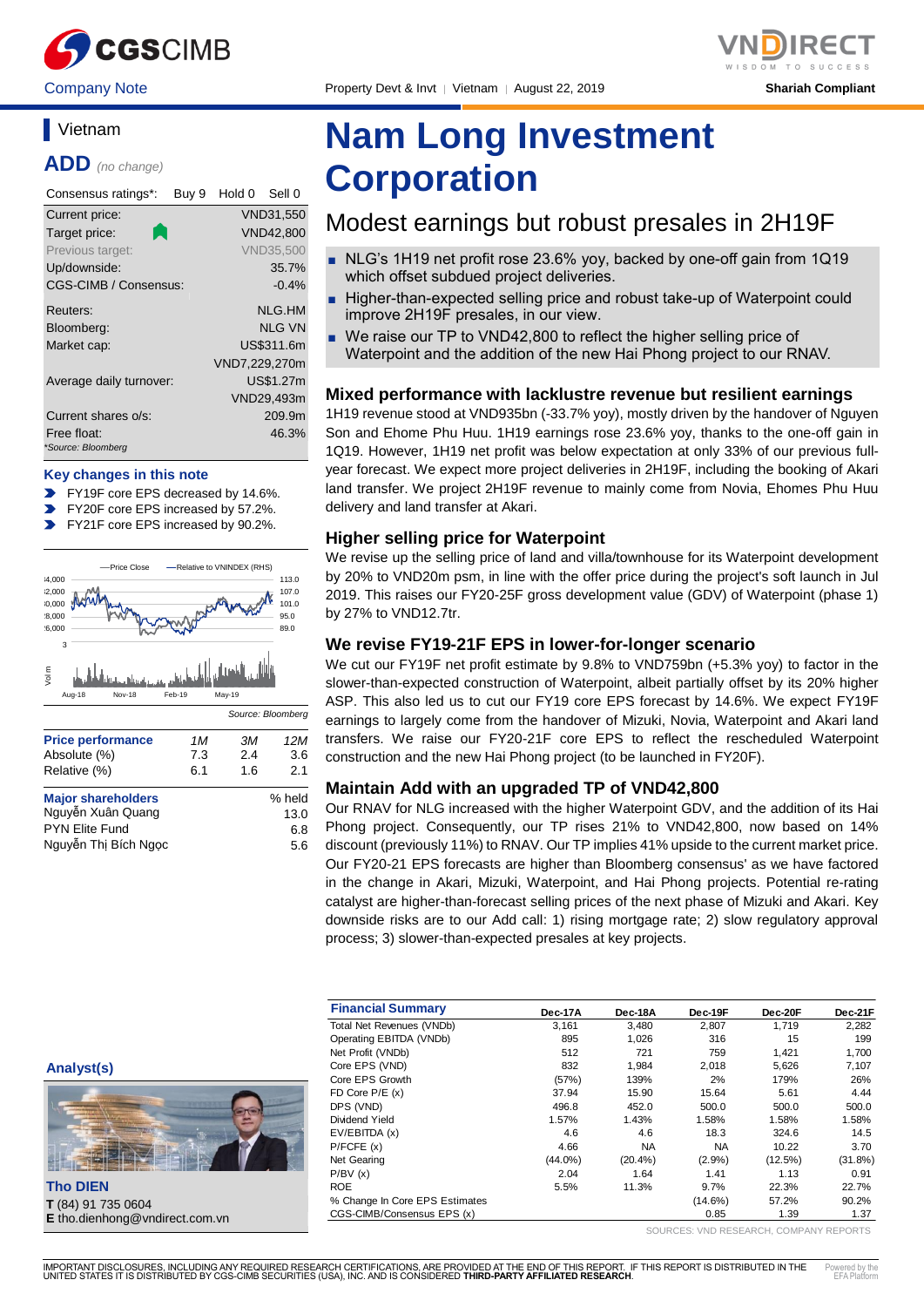



## Modest earnings but robust presales in 2H19F **Weak delivery curbed 2Q19 earnings**

| <b>Figure 1: Results comparison</b> |             |             |             |                  |       |             |          |                                                               |
|-------------------------------------|-------------|-------------|-------------|------------------|-------|-------------|----------|---------------------------------------------------------------|
| <b>VNDbn</b>                        | <b>2Q19</b> | <b>2Q18</b> | YoY%        | 1H <sub>19</sub> | 1H18  | YoY%        | vs FY19F | <b>Comments</b>                                               |
| Net revenue                         | 603         | 871         | $-30.8%$    | 935              | 1,410 | $-33.7%$    | 33.3%    |                                                               |
|                                     |             |             |             |                  |       |             |          | Most 2Q19 deliveries came from condos and villas at Nguyen    |
|                                     |             |             |             |                  |       |             |          | Son. Novia, Ehomes Phu Huu and the remaining of Nguyen Son    |
| Property delivery                   | 436         | 794         | $-45.0%$    | 722              | 1,288 | $-43.9%$    |          | 57.3% villas will be completed in 2H19.                       |
|                                     |             |             |             |                  |       |             |          | Most of the service revenue is generated from BCC project     |
| Project management                  | 5           | 72          | $-92.5%$    | 36               | 111   | $-67.5%$    |          | 5.1% construction, most workload of which falls in 2H19.      |
|                                     |             |             |             |                  |       |             |          | Below our forecast as late Akari launch also delayed transfer |
| <b>Others</b>                       | 161         | 6           | 2677.3%     | 177              | 12    | 1370.3%     |          | 21.2% revenue booking to 2H19.                                |
| <b>Gross profit</b>                 | 249         | 363         | $-31.3%$    | 345              | 544   | $-36.6%$    | 51.4%    |                                                               |
| <b>GPM</b>                          | 41.4%       | 41.7%       | $-0.3%$ pts | 36.9%            | 38.6% | $-1.7%$ pts | 13% pts  |                                                               |
| Selling expense                     | (33)        | (62)        | $-46.0%$    | (55)             | (120) | $-54.2%$    |          | 45.2% Due to fewer units delivered in 1H19                    |
|                                     |             |             |             |                  |       |             |          | Major projects are under construction while commercial        |
| G&A expense                         | (69)        | (44)        | 56.1%       | (135)            | (91)  | 48.1%       |          | 53.7% activities increase at completed projects               |
|                                     |             |             |             |                  |       |             |          | Most of the income shared from BCC projects (Mizuki,          |
| Financial income                    | 41          | 35          | 17.5%       | 57               | 53    | 6.8%        |          | 8.7% Waterpoint) will be booked in 2H19.                      |
| Financial expense                   | (21)        | (4)         | 404.8%      | (36)             | (8)   | 345.0%      | 51.1%    |                                                               |
| Net other income                    |             | 3           | $-77.5%$    | 138              | 5     | 2827.0%     |          | 100.5% In line with our expectation.                          |
| EBT                                 | 172         | 293         | $-41.3%$    | 327              | 386   | $-15.2%$    | 32.1%    |                                                               |
| Net profit                          | 121         | 183         | $-34.3%$    | 266              | 215   | 23.6%       |          | 33.0% No contribution from BCC projects in 1H19.              |
|                                     |             |             |             |                  |       |             |          | SOURCES: VND RESEARCH, COMPANY REPORTS                        |

## **Firm presales outlook in key projects**

NLG has opened the first phase of Waterpoint for buyer reservation in Jul 2019 while it has been building mock units at the site for the official launch scheduled in Sep 2019. From our observation, the company plans to offer around 1,200 townhouses and 500 villas for sale. The take-up rate for townhouses is currently 70%, while the villas are overbooked. To stay prudent, we only expect around 900 units (54% of the total launched volume) to be successfully sold in FY19. The company also managed to launch Phase 1 of Akari, which was fully subscribed in 2018, and we believe the booking-to-contract conversion rate would be 89% of the total 1,800 condos in 3Q19F.

In 1Q19, NLG introduced a project in Hai Phong with a total of 850 villas/townhouses and 2,100 condos on a 21ha site, which is one of the residential sections in Viet-Sing Industry Park (VSIP) Hai Phong. The project will provide affordable housing to people working in VSIP. We expect the selling price to be VND25m psm for land and VND14m psm for condo, which we find reasonable compared to the nearby projects. Hence, we expect NLG to book VND5.2tr GDV in FY20-22F, with villas and townhouses to be delivered in FY20F, while the condo section could be launched in FY21F and booked in FY22F.

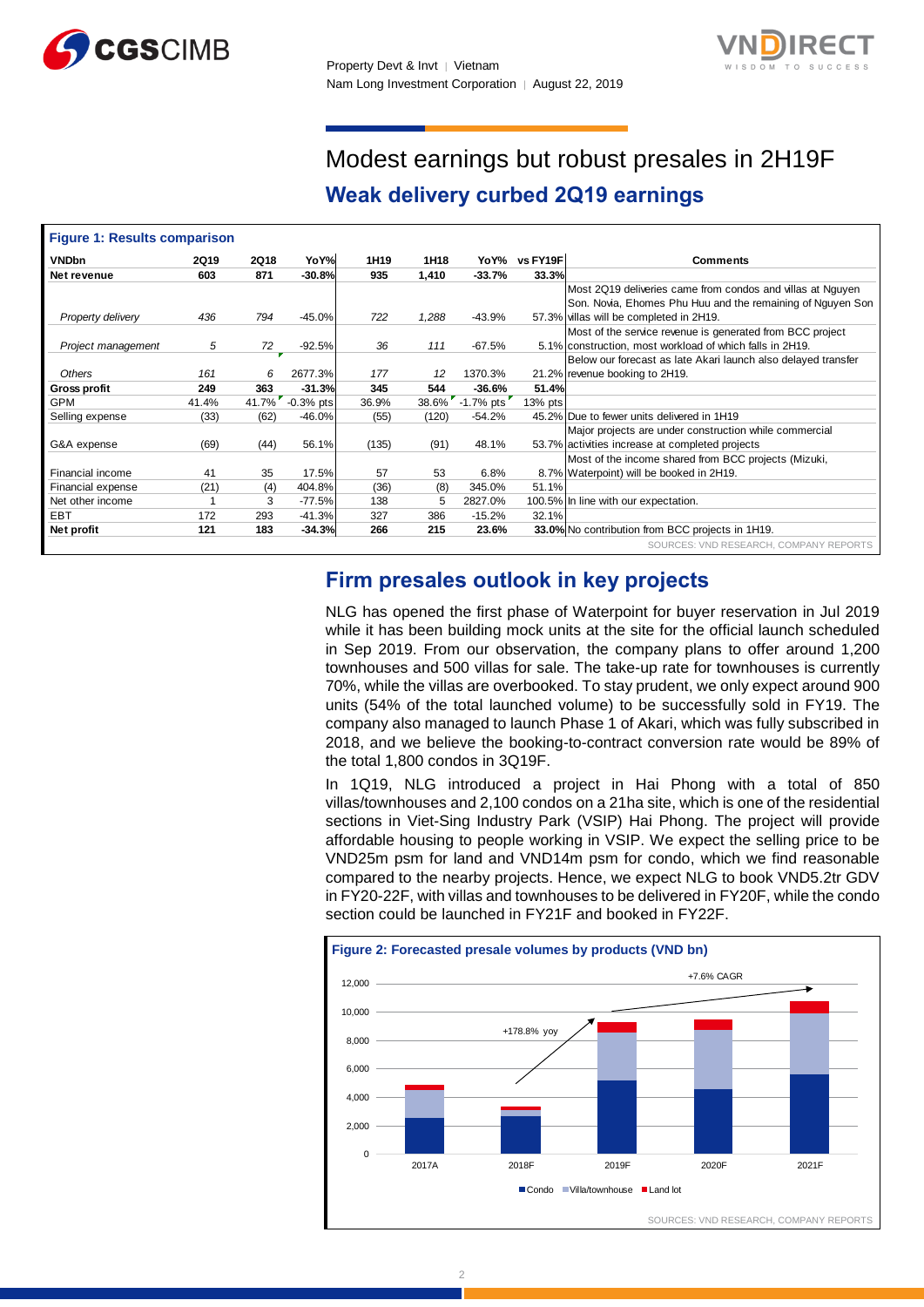



#### **Figure 3: Project development pipeline**

|                    |                                                                                                                                                                         |                                |                         |                   |                               |                       | <b>Execution timeframe*</b> |      |      |      |                            |
|--------------------|-------------------------------------------------------------------------------------------------------------------------------------------------------------------------|--------------------------------|-------------------------|-------------------|-------------------------------|-----------------------|-----------------------------|------|------|------|----------------------------|
| Project            | Location                                                                                                                                                                | Product                        | <b>NLG</b><br>Ownership | Land site<br>(ha) | <b>GFA</b><br>(sq m)          | <b>GDV</b><br>(VNDbn) | 2018                        | 2019 | 2020 | 2021 | 2022                       |
| Mizuki             | Binh Chanh, HCMC                                                                                                                                                        | Valora<br>Flora                | 50%                     | 26.4              | 446,927                       | 8,383                 |                             |      |      |      |                            |
|                    | Nguyen Son Binh Chanh, HCMC                                                                                                                                             | Ehomes<br>Villa island         | 87%                     | 11.0              | 108,881                       | 1,456                 |                             |      |      |      |                            |
| Akari              | Binh Tan, HCMC                                                                                                                                                          | Flora                          | 50%                     | 8.8               | 397,345                       | 8,580                 |                             |      |      |      |                            |
| Novia              | Thu Duc, HCMC                                                                                                                                                           | Flora                          | 100%                    | 1.1               | 57,012                        | 970                   |                             |      |      |      |                            |
| Waterpoint         | Ben Luc, Long An                                                                                                                                                        | Land lot<br>Townhouse<br>Villa | 50%                     | 165.0             | 146,700<br>115,608<br>269,325 | 12,559                |                             |      |      |      |                            |
|                    |                                                                                                                                                                         | Phase 2                        | 100%                    | 190.0             | N/A                           | N/A                   |                             |      |      |      |                            |
| Nam Long 2 Can Tho |                                                                                                                                                                         | Land lot                       | 100%                    | 43.0              | N/A                           | N/A                   |                             |      |      |      |                            |
| Hai Phong          | Thuy Nguyen,<br>Hai Phong                                                                                                                                               | Ehomes<br>Valora               | 100%                    | 22.0              | 172,941<br>122,400            | 5,231                 |                             |      |      |      |                            |
| Waterfront         | Long Hung, Dong Nai                                                                                                                                                     | Township                       | 70%                     | 192.0             | N/A                           | N/A                   |                             |      |      |      |                            |
| Dai Phuoc          | Dong Nai                                                                                                                                                                | Valora/Land lot                | 100%                    | 45.0              | N/A                           | N/A                   |                             |      |      |      |                            |
|                    | (*) Each project execution timeframe (from first launch to completion) is in grey highlight. Otherwise, no detailed project timeframe has been annouced by the company. |                                |                         |                   |                               |                       |                             |      |      |      |                            |
|                    |                                                                                                                                                                         |                                |                         |                   |                               |                       |                             |      |      |      | SOURCES: VND RESEARCH, NLG |

## **Higher selling price of Waterpoint and Hai Phong project to spur FY20-21F earnings**

We updated our forecasts to factor in project updates announced by management: **FY19F:**

- We expect the sales at Waterpoint and Akari projects to be faster, and FY19 presales to reach VND9,3tr (+177.6% yoy), judging by the strong buyer participation to the initially launched volume and the selling price rising beyond what the company had announced earlier.
- We believe NLG could only book 98 grand villa land lots in 4Q19F as they are eligible to be delivered right after the completion of basic infrastructure on the land site. We now expect FY19F handover value of VND3,9tr (+62.8% yoy), i.e. 14.3% lower than our previous estimate due to lower handover volume and the increased selling price of Waterpoint villas/townhouses. We reiterate that our updates on Waterpoint have no impact on our topline forecasts but only on the financial gains under the terms of the Business Corporation Contract (BCC).
- We reduce our FY19F core net profit by 14.6% to VND759bn to mirror the decline in share of BCC profit given the weaker Waterpoint handover.

#### **FY20F:**

- We lift our FY20F presales forecast by 27.7% to VND9.5tr due to the rise in Waterpoint's selling price and the newly added Hai Phong project. We expect Hai Phong project to start contributing profit in FY21F.
- We raise our assumption on the handover value by 23.9% to factor in the higher selling price and more handovers at Waterpoint given the late bookings in FY19. This also improves our FY20F net profit by 52.5% to VND1,421bn.

#### **FY21F:**

- We raise our FY21F presales forecast by 24.5% to VND10.7tr to mirror the higher Waterpoint ASP and additional presales from Hai Phong project.
- We raise our FY21F revenue forecast by 105.6% to VND2.3tr to take into account the handover of the Hai Phong project amounting to VND1.1tr. We expect 300 houses to be delivered to buyers after the project launch in FY20F.
- The property development division's increased contribution and higher margin, lead to a five-fold increase in our FY21F gross profit estimate. We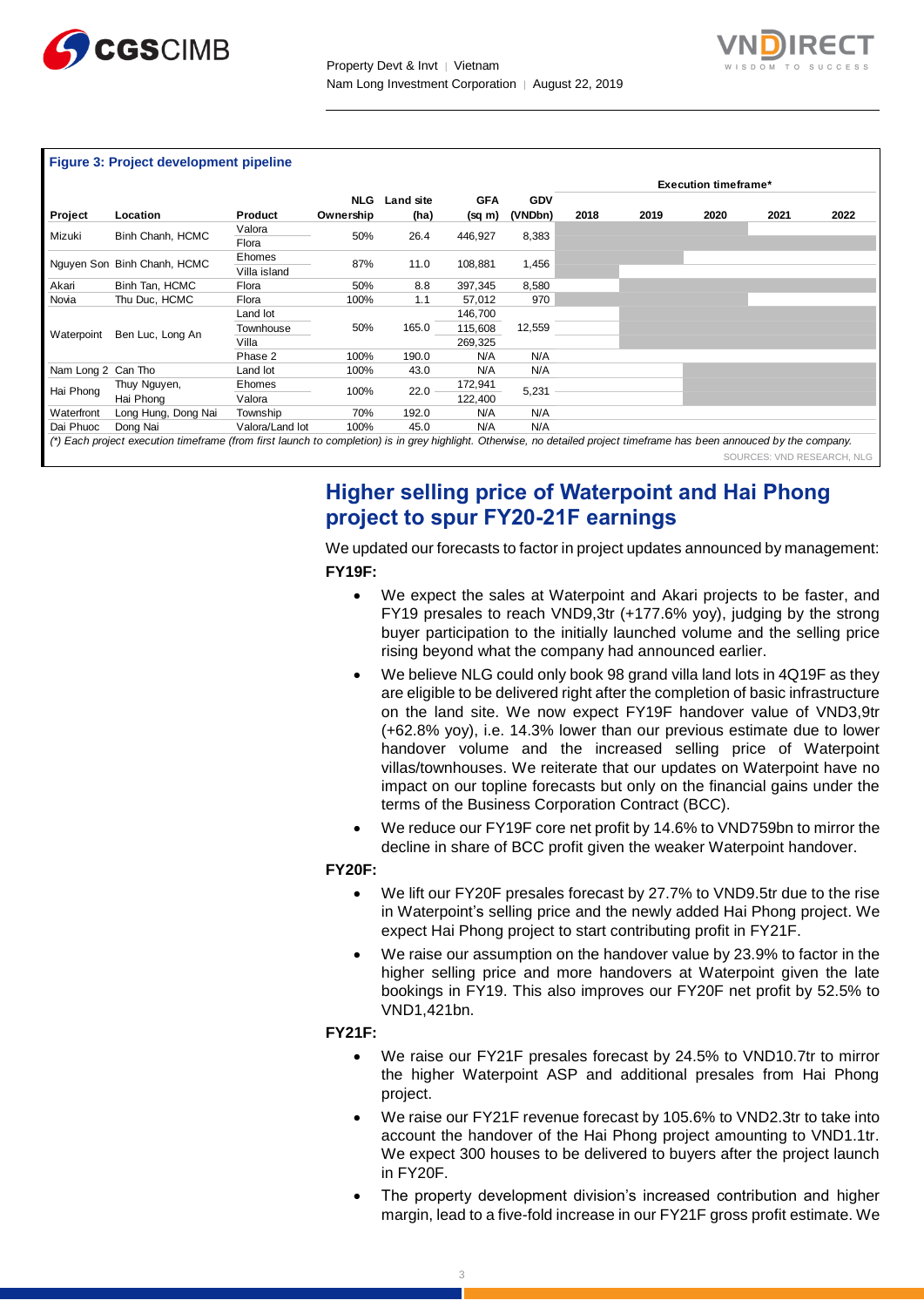



raise our FY21F net profit forecast by 90.2%, thanks to Waterpoint's higher selling price and the Hai Phong project.

| <b>Figure 4: Forecast revisions</b> |       |       |              |       |       |       |                                        |              |              |  |  |
|-------------------------------------|-------|-------|--------------|-------|-------|-------|----------------------------------------|--------------|--------------|--|--|
| <b>VNDbn</b>                        |       | New   |              |       | Old   |       |                                        | Change       |              |  |  |
|                                     | FY19F | FY20F | <b>FY21F</b> | FY19F | FY20F | FY21F | FY19F                                  | <b>FY20F</b> | <b>FY21F</b> |  |  |
| Presale value                       | 9,290 | 9,489 | 10,746       | 6,741 | 7,433 | 8,632 | 37.8%                                  | 27.7%        | 24.5%        |  |  |
| Handover value                      | 3,877 | 7,435 | 8,807        | 4,525 | 5,999 | 6,203 | $-14.3%$                               | 23.9%        | 42.0%        |  |  |
| Net sales                           | 2,807 | 1,719 | 2,282        | 2,807 | 1,719 | 1,110 | 0.0%                                   | $0.0\%$      | 105.6%       |  |  |
| Property delivery                   | 1,261 | 502   | 1,172        | 1,261 | 502   |       | 0.0%                                   | $0.0\%$      |              |  |  |
| Project transfer                    | 629   | 209   |              | 629   | 209   |       | 0.0%                                   | 0.0%         |              |  |  |
| Other                               | 917   | 1,009 | 1,110        | 917   | 1,009 | 1,110 | 0.0%                                   | 0.0%         | 0.0%         |  |  |
| Gross profit                        | 672   | 342   | 600          | 672   | 342   | 118   | 0.0%                                   | $0.0\%$      | 410.4%       |  |  |
| Gross margin                        | 23.9% | 19.9% | 26.3%        | 23.9% | 19.9% | 10.6% | 0% pts                                 | 0% pts       | 15.7% pts    |  |  |
| SG&A expenses                       | (373) | (344) | (418)        | (331) | (261) | (243) | 12.8%                                  | 31.7%        | 72.0%        |  |  |
| Operating profit                    | 299   | (2)   | 182          | 341   | 81    | (126) | $-12.4%$                               | $-102.5%$    | $-244.5%$    |  |  |
| Financial income                    | 652   | 1,922 | 2,101        | 713   | 1,202 | 1,359 | $-8.5%$                                | 59.9%        | 54.6%        |  |  |
| Financial expense                   | (70)  | (70)  | (70)         | (70)  | (70)  | (70)  | 0.0%                                   | 0.0%         | $0.0\%$      |  |  |
| Net other income                    | 137   |       |              | 137   |       |       | 0.0%                                   |              |              |  |  |
| Net profit                          | 759   | 1,421 | 1,700        | 842   | 932   | 894   | $-9.8%$                                | 52.5%        | 90.2%        |  |  |
| Core net profit                     | 483   | 1,345 | 1,700        | 565   | 856   | 894   | $-14.6%$                               | 57.2%        | 90.2%        |  |  |
| FD core EPS (VND)                   | 2,018 | 5,626 | 7,107        | 2,363 | 3,579 | 3,737 | $-14.6%$                               | 57.2%        | 90.2%        |  |  |
|                                     |       |       |              |       |       |       | SOURCES: VND RESEARCH, COMPANY REPORTS |              |              |  |  |

### **Valuation**

Our TP of VND42,800 is based on 14% discount to RNAV (previously 11%). We raise our discount to RNAV to take into consideration presale risk of the Hai Phong project.

We change our valuation method for the Hai Phong project to DCF in lieu of book value as management has announced the detailed development plan. In our view, this project contains higher execution and presale risks as it is the company's first project in Vietnam's northern region, far away from its traditional markets.

| <b>Figure 5: Equity valuation (VNDbn)</b>          |                   |            |                                                                                         |
|----------------------------------------------------|-------------------|------------|-----------------------------------------------------------------------------------------|
|                                                    | <b>Fair value</b> |            |                                                                                         |
| Project                                            | As at 30 Jun 2019 | Method     | <b>Note</b>                                                                             |
|                                                    |                   |            | Phase 2 land value is based on the Phase 1 transfer price of VND1.2m/sq m               |
| <b>Water Point</b>                                 | 5,234             | <b>DCF</b> | announced by the management                                                             |
| Nguyen Son                                         | 251               | <b>DCF</b> |                                                                                         |
| Mizuki                                             | 882               | <b>DCF</b> |                                                                                         |
| Novia                                              | 521               | <b>DCF</b> |                                                                                         |
| Kikyo                                              | 349               | <b>DCF</b> |                                                                                         |
|                                                    |                   |            | A 50% stake of the 8.8ha will be transferred to the other partner in 2H19, based on the |
| Akari (Hoang Nam)                                  | 1,706             | <b>DCF</b> | announced price of VND14.7m/sq m                                                        |
| Hai Phong                                          | 889               | <b>DCF</b> | We assume selling price at VND25m psm for house and VND13m psm for condo                |
| Dai Phuoc                                          | 1.611             | Book value |                                                                                         |
| Other                                              | 534               | Book value |                                                                                         |
| <b>Total inventory</b>                             | 11,975            |            |                                                                                         |
|                                                    |                   |            |                                                                                         |
| Add:                                               |                   |            |                                                                                         |
|                                                    | 1.810             |            |                                                                                         |
| Cash and cash equivalent<br>Short-term investments | 44                |            |                                                                                         |
| Short-term receivables                             | 1.274             |            |                                                                                         |
| Other short-term assets                            | 106               |            |                                                                                         |
| Long-term assets                                   | 2,544             |            |                                                                                         |
| Less:                                              |                   |            |                                                                                         |
| Net debt (exclude CB)                              | 924               |            |                                                                                         |
| Other liabilities                                  | 3,777             |            |                                                                                         |
| Minority interest                                  | 1.149             |            |                                                                                         |
| <b>RNAV</b>                                        | 11,902            |            |                                                                                         |
| Shares outstanding (shares)                        | 239, 136, 918     |            |                                                                                         |
|                                                    |                   |            | Compensates for execution and pre-sale risks at projects Waterpoint, Mizuki, Akari,     |
| Discount to RNAV                                   | 14%               |            | and Hai Phong                                                                           |
| Target price (VND/share)                           | 42,800            |            |                                                                                         |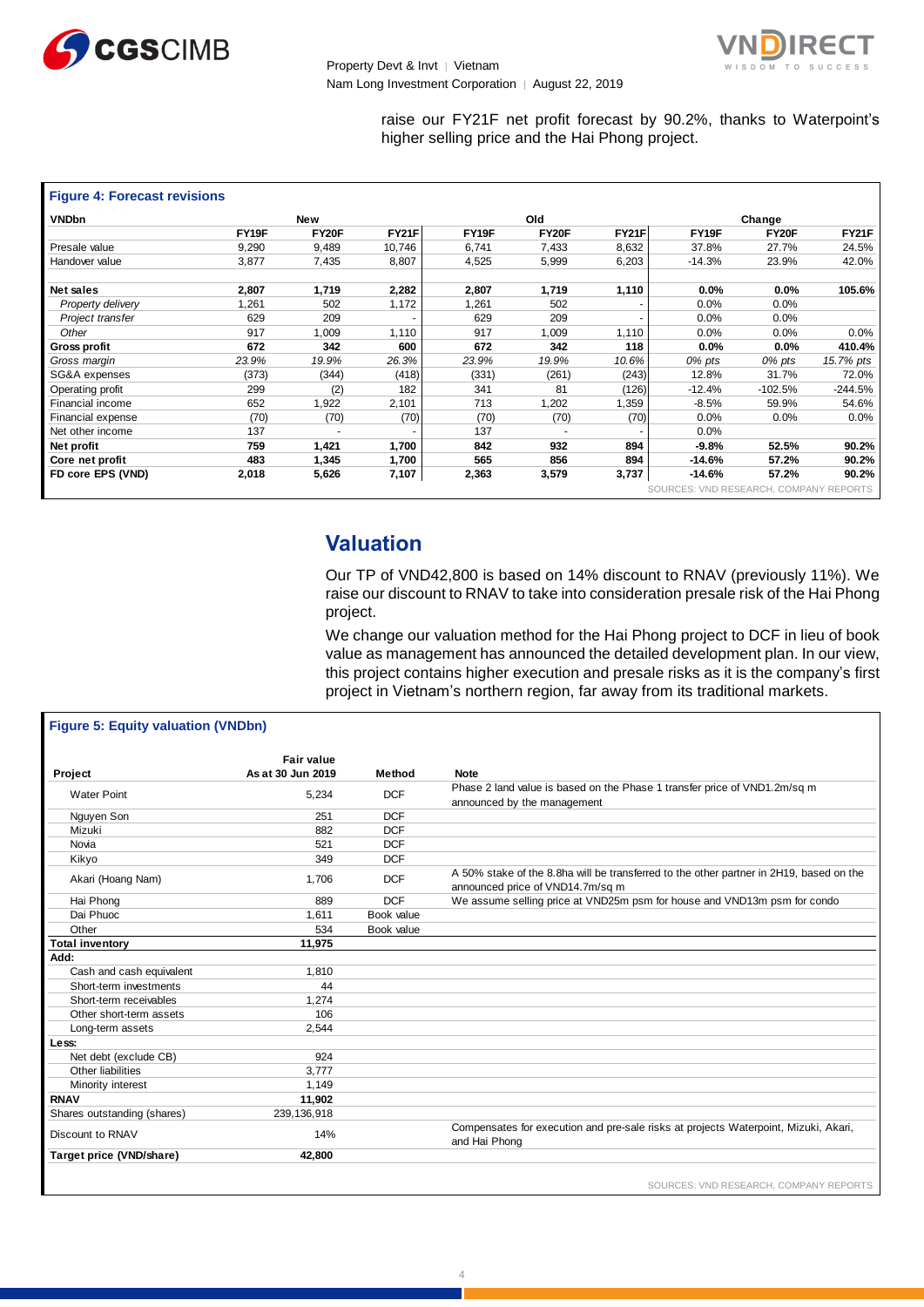



## **Peer valuation**

### **Figure 6: Peer comparison**

|                                                                                                                                                      |               | <b>Share</b>   |                    |       |                | <b>Market</b>   |      | P/E(x) |       |       | P/BV(x) |       |      |       | <b>ROE (%)</b> |     | <b>Dividend</b><br>yield (%) | <b>Net</b>     |
|------------------------------------------------------------------------------------------------------------------------------------------------------|---------------|----------------|--------------------|-------|----------------|-----------------|------|--------|-------|-------|---------|-------|------|-------|----------------|-----|------------------------------|----------------|
| <b>Company Name</b>                                                                                                                                  | Ticker        | price<br>(VND) | <b>TP</b><br>(VND) |       | Upside Recom.  | Cap<br>(US\$mn) | TTM  | 2019F  | 2020F | Curr. | 2019F   | 2020F | TTM  | 2019F | 2020F          |     | 2019F 2020F                  | gearing<br>(%) |
| Vinhomes Jsc                                                                                                                                         | VHM VN        | 87,300         | <b>NR</b>          | N/A   | <b>NR</b>      | 292,413         | 19.4 | 16.1   | 11.6  | 6.8   | 5.8     | 3.4   | 57.0 | 32.1  | 32.9           | 1.2 | 1.7                          | 1.7            |
| No Va Land Inves                                                                                                                                     | <b>NVL VN</b> | 63,000         | <b>NR</b>          | N/A   | <b>NR</b>      | 58,618          | 17.6 | 18.8   | 18.2  | 2.9   | 2.6     | 2.2   | 17.8 | 15.2  | 14.7           | N/A | N/A                          | N/A            |
| Khang Dien House KDH VN                                                                                                                              |               | 24,050         | 28,300             | 17.7% | <b>ADD</b>     | 13,094          | 16.2 | 14.1   | 11.5  | 1.9   | 1.8     | 1.6   | 11.9 | 12.9  | 14.5           | 2.1 | 2.1                          | 2.4            |
| <b>Phat Dat Real Es</b>                                                                                                                              | PDR VN        | 26.400         | <b>NR</b>          | N/A   | N <sub>R</sub> | 8.650           | 13.5 | N/A    | N/A   | 2.4   | N/A     | N/A   | 19.2 | N/A   | N/A            | N/A | N/A                          | N/A            |
| Dat Xanh Group                                                                                                                                       | DXG VN        | 14.000         | <b>NR</b>          | N/A   | <b>NR</b>      | 7.287           | 4.8  | 5.0    | 4.6   | 1.1   | 1.2     | 1.0   | 27.0 | 21.8  | 19.3           | 2.8 | 2.8                          | 2.8            |
| Van Phu - Invest                                                                                                                                     | <b>VPI VN</b> | 41,400         | <b>NR</b>          | N/A   | N <sub>R</sub> | 6,624           | 15.7 | N/A    | N/A   | 2.9   | N/A     | N/A   | 20.6 | N/A   | N/A            | N/A | N/A                          | N/A            |
| Hai Phat Investm                                                                                                                                     | <b>HPX VN</b> | 26.400         | <b>NR</b>          | N/A   | <b>NR</b>      | 5,280           | 11.8 | N/A    | N/A   | 2.1   | N/A     | N/A   | 19.4 | N/A   | N/A            | N/A | N/A                          | N/A            |
| Average                                                                                                                                              |               |                |                    |       |                |                 | 14.1 | 13.5   | 11.5  | 2.9   | 2.8     | 2.0   | 24.7 | 20.5  | 20.3           | 2.0 | 2.2                          | 2.3            |
| Median                                                                                                                                               |               |                |                    |       |                |                 | 15.7 | 15.1   | 11.5  | 2.4   | 2.2     | 1.9   | 19.4 | 18.5  | 17.0           | 2.1 | 2.1                          | 2.4            |
| Nam Long Investm NLG VN                                                                                                                              |               | 31,550         | 42,800             | 35.7% | <b>ADD</b>     | 7,229           | 8.4  | 9.6    | 5.1   | 1.6   | 1.4     | 1.1   | 19.2 | 9.7   | 22.3           | 1.7 | 1.7                          | 2.4            |
| Note: all prices are based on the closing prices on 21 Aug 2019. All estimates for Non-rated (NR) stocks are based on Bloomberg consensus estimates. |               |                |                    |       |                |                 |      |        |       |       |         |       |      |       |                |     |                              |                |

SOURCES: VND RESEARCH, BLOOMBERG, COMPANY REPORT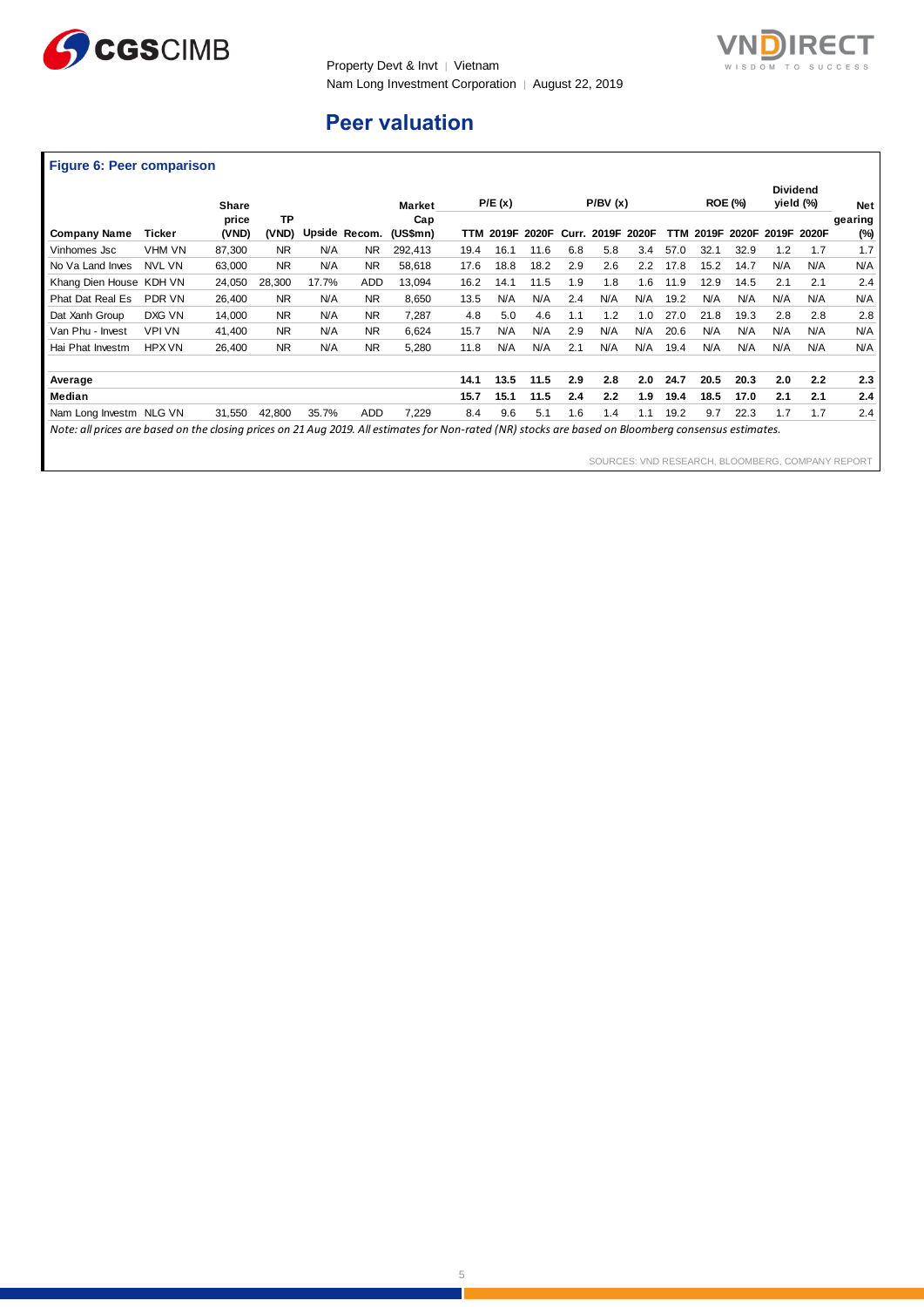



### **BY THE NUMBERS**



#### **Profit & Loss**

| (VNDb)                                    | Dec-17A | Dec-18A | Dec-19F  | Dec-20F  | Dec-21F     |
|-------------------------------------------|---------|---------|----------|----------|-------------|
| <b>Total Net Revenues</b>                 | 3,161   | 3,480   | 2.807    | 1,719    | 2,282       |
| <b>Gross Profit</b>                       | 1,309   | 1,517   | 688      | 358      | 617         |
| <b>Operating EBITDA</b>                   | 895     | 1,026   | 316      | 15       | 199         |
| Depreciation And Amortisation             | (14)    | (13)    | (16)     | (17)     | (17)        |
| <b>Operating EBIT</b>                     | 881     | 1,013   | 299      | (2)      | 182         |
| Financial Income/(Expense)                | 65      | 92      | 582      | 1,853    | 2,031       |
| Pretax Income/(Loss) from Assoc.          | (3)     | 14      | $\Omega$ | $\Omega$ | $\Omega$    |
| Non-Operating Income/(Expense)            | 6       | 9       | 137      | $\Omega$ | $\Omega$    |
| Profit Before Tax (pre-El)                | 950     | 1,128   | 1,018    | 1,851    | 2,213       |
| <b>Exceptional Items</b>                  |         |         |          |          |             |
| Pre-tax Profit                            | 950     | 1,128   | 1,018    | 1,851    | 2,213       |
| <b>Taxation</b>                           | (194)   | (241)   | (204)    | (370)    | (443)       |
| Exceptional Income - post-tax             |         |         |          |          |             |
| <b>Profit After Tax</b>                   | 756     | 887     | 815      | 1,481    | 1,770       |
| Minority Interests                        | (221)   | (124)   | (9)      | $\Omega$ | 0           |
| Pref. & Special Div                       | 0       | 0       | $\Omega$ | 0        | $\mathbf 0$ |
| FX Gain/(Loss) - post tax                 |         |         |          |          |             |
| Other Adjustments - post-tax              | (23)    | (43)    | (47)     | (59)     | (71)        |
| <b>Net Profit</b>                         | 512     | 721     | 759      | 1,421    | 1,700       |
| <b>Recurring Net Profit</b>               | 149     | 424     | 483      | 1,345    | 1,700       |
| <b>Fully Diluted Recurring Net Profit</b> | 149     | 424     | 483      | 1,345    | 1,700       |

#### **Cash Flow**

| (VNDb)                             | Dec-17A  | Dec-18A | Dec-19F | Dec-20F  | Dec-21F  |
|------------------------------------|----------|---------|---------|----------|----------|
| <b>EBITDA</b>                      | 895      | 1,026   | 316     | 15       | 199      |
| Cash Flow from Invt. & Assoc.      | $\Omega$ | 0       | 0       | $\Omega$ | $\Omega$ |
| Change In Working Capital          | 1,681    | 384     | (1,070) | (387)    | 332      |
| <b>Straight Line Adjustment</b>    | $\Omega$ | 0       | 0       | $\Omega$ | $\Omega$ |
| (Incr)/Decr in Total Provisions    | 12       | 12      | 16      | 17       | 17       |
| Other Non-Cash (Income)/Expense    | (92)     | (143)   | (652)   | (1, 922) | (2, 101) |
| <b>Other Operating Cashflow</b>    | 31       | 96      | 726     | 1,846    | 2,013    |
| Net Interest (Paid)/Received       | (28)     | (36)    | (70)    | (70)     | (70)     |
| Tax Paid                           | (238)    | (346)   | (204)   | (370)    | (443)    |
| <b>Cashflow From Operations</b>    | 2,261    | 991     | (938)   | (871)    | (52)     |
| Capex                              | $\Omega$ | 0       | 0       | $\Omega$ | 0        |
| Disposals Of FAs/subsidiaries      |          | 0       | 0       | $\Omega$ | $\Omega$ |
| Disposals of Investment Properties | 22       | 2       | 0       | $\Omega$ | $\Omega$ |
| Acq. Of Subsidiaries/investments   | (751)    | (1,719) | (615)   | (209)    | (0)      |
| Other Investing Cashflow           | (59)     | (112)   | 638     | 1,945    | 2,108    |
| <b>Cash Flow From Investing</b>    | (786)    | (1,830) | 23      | 1,737    | 2,108    |
| Debt Raised/(repaid)               | (259)    | 600     | (34)    | (127)    | (19)     |
| Proceeds From Issue Of Shares      | 58       | 447     | 132     | $\Omega$ | 0        |
| Shares Repurchased                 | $\Omega$ | 0       | 0       | $\Omega$ | $\Omega$ |
| Dividends Paid                     | (123)    | (207)   | (120)   | (120)    | (120)    |
| <b>Preferred Dividends</b>         |          |         |         |          |          |
| Other Financing Cashflow           | $\Omega$ | 0       | 0       | $\Omega$ | $\Omega$ |
| <b>Cash Flow From Financing</b>    | (324)    | 840     | (22)    | (247)    | (139)    |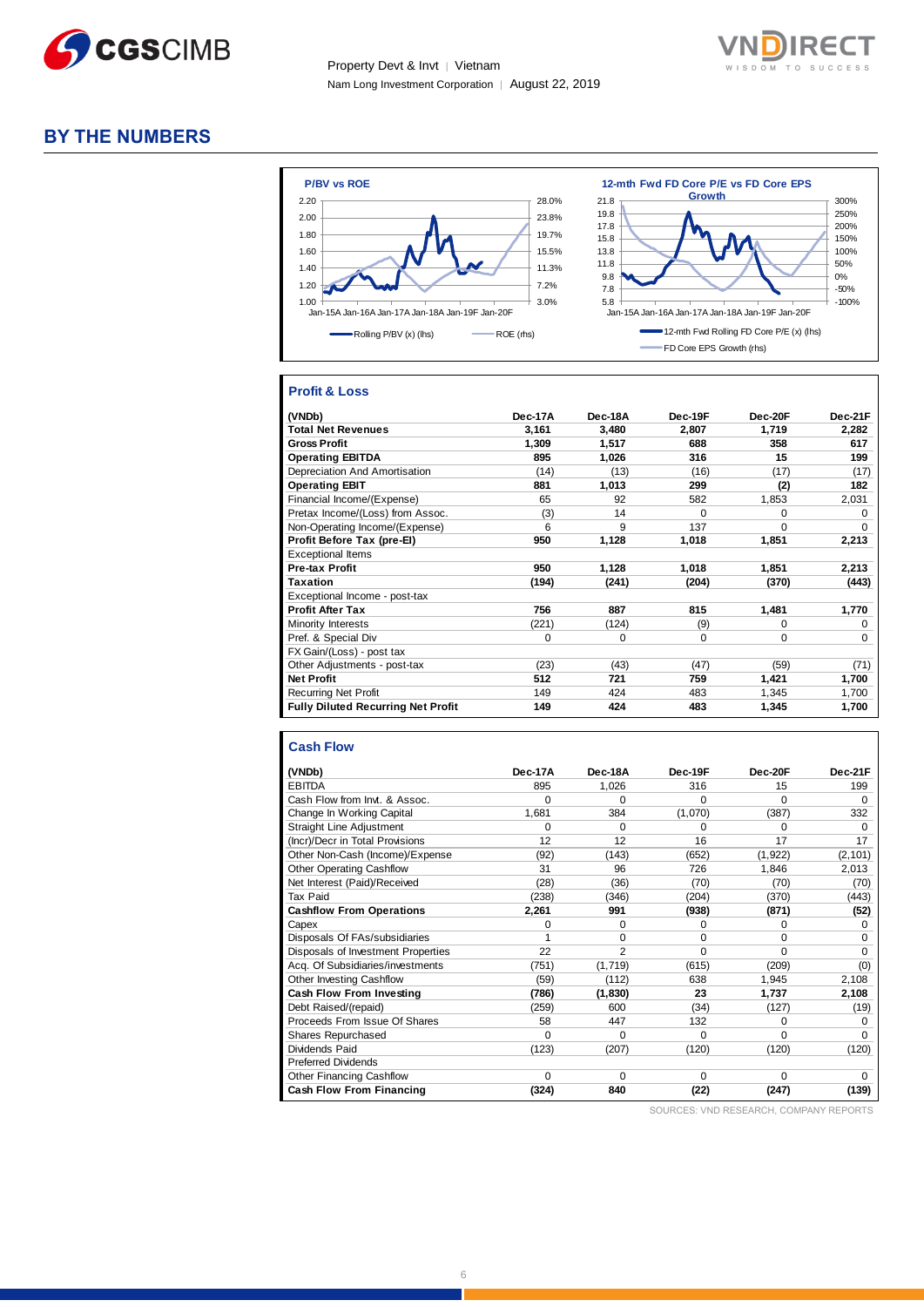



### **BY THE NUMBERS… cont'd**

| <b>Balance Sheet</b>                       |          |          |          |          |          |
|--------------------------------------------|----------|----------|----------|----------|----------|
| (VNDb)                                     | Dec-17A  | Dec-18A  | Dec-19F  | Dec-20F  | Dec-21F  |
| <b>Total Cash And Equivalents</b>          | 2.082    | 2.084    | 1.148    | 1.767    | 3.684    |
| Properties Under Development               | 3.873    | 3.261    | 4.186    | 4.954    | 4.813    |
| <b>Total Debtors</b>                       | 579      | 1.833    | 1.800    | 1.644    | 1.725    |
| Inventories                                | 11       | 12       | 13       | 14       | 16       |
| <b>Total Other Current Assets</b>          | 234      | 142      | 181      | 206      | 199      |
| <b>Total Current Assets</b>                | 6,779    | 7.332    | 7,329    | 8,586    | 10,437   |
| <b>Fixed Assets</b>                        | 44       | 40       | 35       | 30       | 25       |
| <b>Total Investments</b>                   | 788      | 1,722    | 2,331    | 2,534    | 2,529    |
| <b>Intangible Assets</b>                   | 22       | 16       | 14       | 13       | 11       |
| <b>Total Other Non-Current Assets</b>      | 274      | 476      | 391      | 565      | 648      |
| <b>Total Non-current Assets</b>            | 1.127    | 2.254    | 2.772    | 3.142    | 3,213    |
| Short-term Debt                            | 216      | 201      | 218      | 140      | 171      |
| Current Portion of Long-Term Debt          | $\Omega$ | $\Omega$ | $\Omega$ | $\Omega$ | $\Omega$ |
| <b>Total Creditors</b>                     | 291      | 270      | 292      | 188      | 230      |
| <b>Other Current Liabilities</b>           | 2.553    | 2.222    | 1.901    | 2.445    | 2.875    |
| <b>Total Current Liabilities</b>           | 3.061    | 2.694    | 2.411    | 2.774    | 3.276    |
| <b>Total Long-term Debt</b>                | 229      | 806      | 756      | 706      | 656      |
| Hybrid Debt - Debt Component               | $\Omega$ | 0        | 0        | $\Omega$ | $\Omega$ |
| <b>Total Other Non-Current Liabilities</b> | 894      | 790      | 866      | 850      | 726      |
| <b>Total Non-current Liabilities</b>       | 1,123    | 1,596    | 1,622    | 1,556    | 1,382    |
| <b>Total Provisions</b>                    | $\Omega$ | $\Omega$ | $\Omega$ | $\Omega$ | $\Omega$ |
| <b>Total Liabilities</b>                   | 4.183    | 4.290    | 4,033    | 4,330    | 4,658    |
| <b>Shareholders' Equity</b>                | 2,920    | 4,600    | 5,362    | 6,691    | 8,283    |
| Minority Interests                         | 803      | 684      | 693      | 693      | 693      |
| <b>Total Equity</b>                        | 3.723    | 5,285    | 6,055    | 7.384    | 8.976    |

#### **Key Ratios**

|                                  | Dec-17A | Dec-18A | Dec-19F    | Dec-20F    | Dec-21F |
|----------------------------------|---------|---------|------------|------------|---------|
| Revenue Growth                   | 24.8%   | 10.1%   | $(19.3\%)$ | $(38.8\%)$ | 32.7%   |
| Operating EBITDA Growth          | 81%     | 15%     | (69%)      | (95%)      | 1241%   |
| Operating EBITDA Margin          | 28.3%   | 29.5%   | 11.2%      | 0.9%       | 8.7%    |
| Net Cash Per Share (VND)         | 8.679   | 4.503   | 730        | 3,850      | 11,947  |
| BVPS (VND)                       | 15.477  | 19.237  | 22.423     | 27.980     | 34.636  |
| <b>Gross Interest Cover</b>      | 31.67   | 27.82   | 4.30       | (0.03)     | 2.61    |
| <b>Effective Tax Rate</b>        | 20.4%   | 21.3%   | 20.0%      | 20.0%      | 20.0%   |
| Net Dividend Payout Ratio        | 13.8%   | 9.9%    | 15.7%      | 8.4%       | 7.0%    |
| <b>Accounts Receivables Days</b> | 96.6    | 126.5   | 236.2      | 366.7      | 269.5   |
| <b>Inventory Days</b>            | 2.32    | 2.11    | 2.12       | 3.63       | 3.26    |
| <b>Accounts Payables Days</b>    | 48.36   | 52.20   | 48.37      | 64.52      | 45.82   |
| <b>ROIC (%)</b>                  | 20.8%   | 37.0%   | 7.3%       | $(0.0\%)$  | 3.0%    |
| ROCE (%)                         | 24.3%   | 21.8%   | 14.3%      | 25.2%      | 25.3%   |
| Return On Average Assets         | 9.65%   | 8.81%   | 3.07%      | (0.56%)    | 0.59%   |

### **Key Drivers**

|                                      | Dec-17A     | Dec-18A     | Dec-19F      | Dec-20F      | Dec-21F      |
|--------------------------------------|-------------|-------------|--------------|--------------|--------------|
| Unbooked Presales (m) (VND)          | 3,362,362.4 | 4,201,651.2 | 10,099,793.1 | 10,984,601.9 | 12,275,899.9 |
| Unbooked Presales (area: m sm)       | N/A         | N/A         | N/A          | N/A          | N/A          |
| Unbooked Presales (units)            | 2.127.0     | 2.489.0     | 4.775.1      | 5.377.1      | 5,970.1      |
| Unsold attrib. landbank (area: m sm) | N/A         | N/A         | N/A          | N/A          | N/A          |
| Gross Margins (%)                    | 46.7%       | 38.5%       | 42.6%        | 51.3%        | 52.3%        |
| Contracted Sales ASP (per Sm) (VND)  | N/A         | N/A         | N/A          | N/A          | N/A          |
| Residential EBIT Margin (%)          | 18.8%       | 26.1%       | 7.1%         | $-18.9%$     | 15.3%        |
| Investment rev / total rev (%)       | N/A         | N/A         | N/A          | N/A          | N/A          |
| Residential rev / total rev (%)      | 71.0%       | 69.0%       | 44.9%        | 29.2%        | 51.4%        |
| Invt. properties rental margin (%)   | N/A         | N/A         | N/A          | N/A          | N/A          |
| SG&A / Sales Ratio (%)               | 5.0%        | 5.0%        | 5.0%         | 5.0%         | 5.0%         |
|                                      |             |             |              |              |              |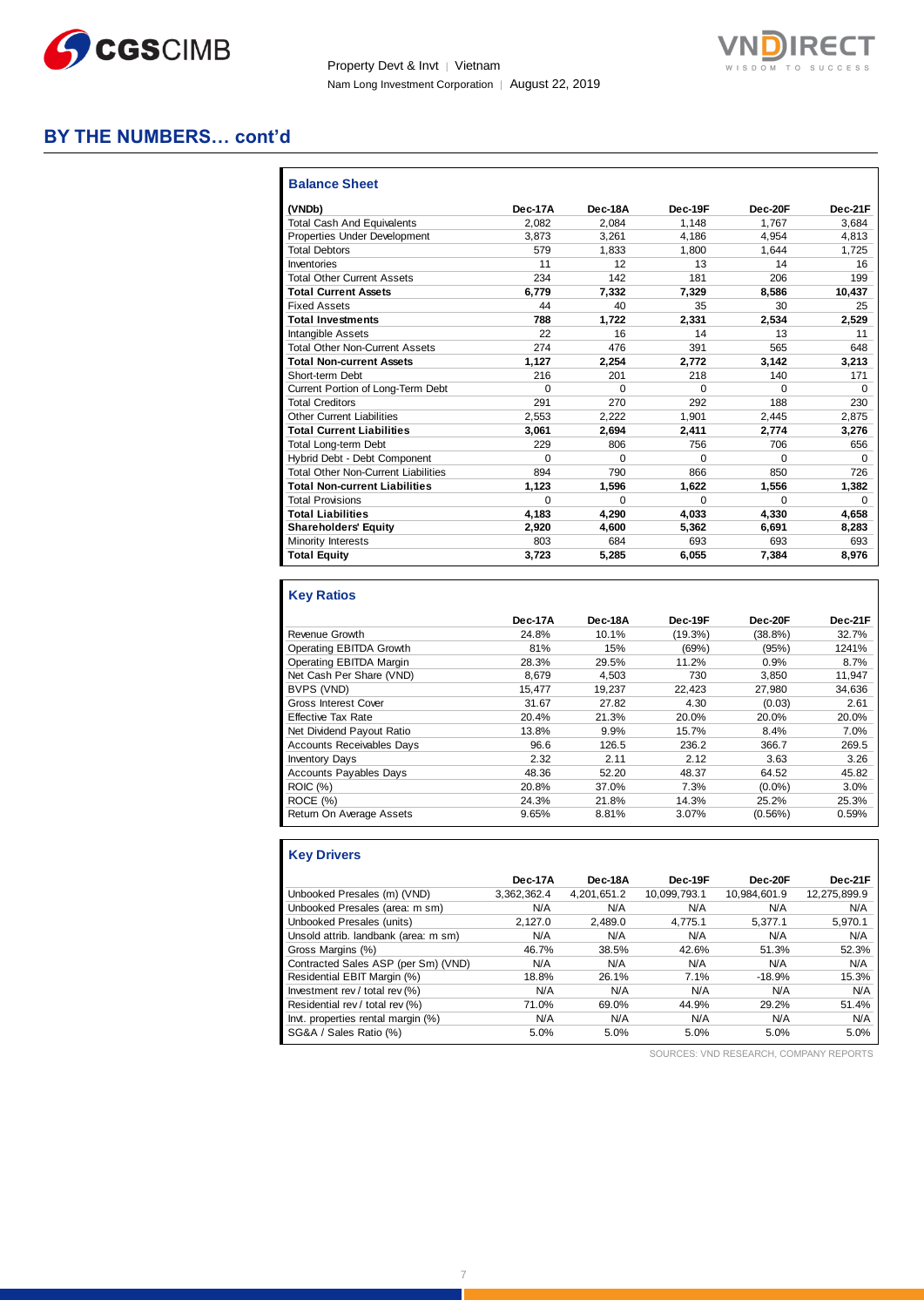



#### **DISCLAIMER**

The content of this report (including the views and opinions expressed therein, and the information comprised therein) has been prepared by and belongs to VNDIRECT Securities Corporation, and is distributed by CGS-CIMB pursuant to an arrangement between VNDIRECT Securities Corporation and CGS-CIMB. VNDIRECT Securities Corporation is not an affiliate of CGS-CIMB.

This report is not directed to, or intended for distribution to or use by, any person or entity who is a citizen or resident of or located in any locality, state, country or other jurisdiction where such distribution, publication, availability or use would be contrary to law or regulation.

By accepting this report, the recipient hereof represents and warrants that he is entitled to receive such report in accordance with the restrictions set forth below and agrees to be bound by the limitations contained herein (including the "Restrictions on Distributions" set out below). Any failure to comply with these limitations may constitute a violation of law. This publication is being supplied to you strictly on the basis that it will remain confidential. No part of this report may be (i) copied, photocopied, duplicated, stored or reproduced in any form by any means or (ii) redistributed or passed on, directly or indirectly, to any other person in whole or in part, for any purpose without the prior written consent of CGS-CIMB.

The information contained in this research report is prepared from data believed to be correct and reliable at the time of issue of this report.

VNDIRECT Securities Corporation may or may not issue regular reports on the subject matter of this report at any frequency and may cease to do so or change the periodicity of reports at any time. Neither VNDIRECT Securities Corporation nor CGS-CIMB is under any obligation to update this report in the event of a material change to the information contained in this report. Neither VNDIRECT Securities Corporation nor CGS-CIMB has any and will accept any, obligation to (i) check or ensure that the contents of this report remain current, reliable or relevant, (ii) ensure that the content of this report constitutes all the information a prospective investor may require, (iii) ensure the adequacy, accuracy, completeness, reliability or fairness of any views, opinions and information, and accordingly, VNDIRECT Securities Corporation, CGS-CIMB and their respective affiliates and related persons including China Galaxy International Financial Holdings Limited ("CGIFHL") and CIMB Group Sdn. Bhd. ("CIMBG") and their respective related corporations (and their respective directors, associates, connected persons and/or employees) shall not be liable in any manner whatsoever for any consequences (including but not limited to any direct, indirect or consequential losses, loss of profits and damages) of any reliance thereon or usage thereof. In particular, VNDIRECT Securities Corporation and CGS-CIMB disclaim all responsibility and liability for the views and opinions set out in this report.

Unless otherwise specified, this report is based upon reasonable sources. Such sources will, unless otherwise specified, for market data, be market data and prices available from the main stock exchange or market where the relevant security is listed, or, where appropriate, any other market. Information on the accounts and business of company(ies) will generally be based on published statements of the company(ies), information disseminated by regulatory information services, other publicly available information and information resulting from our research. Whilst every effort is made to ensure that statements of facts made in this report are accurate, all estimates, projections, forecasts, expressions of opinion and other subjective judgments contained in this report are based on assumptions considered to be reasonable as of the date of the document in which they are contained and must not be construed as a representation that the matters referred to therein will occur. Past performance is not a reliable indicator of future performance. The value of investments may go down as well as up and those investing may, depending on the investments in question, lose more than the initial investment. No report shall constitute an offer or an invitation by or on behalf of CGS-CIMB or VNDIRECT Securities Corporation, or their respective affiliates (including CGIFHL, CIMBG and their respective related corporations) to any person to buy or sell any investments.

CGS-CIMB and/or VNDIRECT Securities Corporation and/or their respective affiliates and related corporations (including CGIFHL, CIMBG and their respective related corporations), their respective directors, associates, connected parties and/or employees may own or have positions in securities of the company(ies) covered in this research report or any securities related thereto and may from time to time add to or dispose of, or may be materially interested in, any such securities. Further, CGS-CIMB and/or VNDIRECT Securities Corporation, and/or their respective affiliates and their respective related corporations (including CGIFHL, CIMBG and their respective related corporations) do and seek to do business with the company(ies) covered in this research report and may from time to time act as market maker or have assumed an underwriting commitment in securities of such company(ies), may sell them to or buy them from customers on a principal basis and may also perform or seek to perform significant investment banking, advisory, underwriting or placement services for or relating to such company(ies) as well as solicit such investment, advisory or other services from any entity mentioned in this report.

CGS-CIMBand/or VNDIRECT Securities Corporation and/or their respective affiliates (including CGIFHL, CIMBG and their respective related corporations) may enter into an agreement with the company(ies) covered in this report relating to the production of research reports. CGS-CIMB and/or VNDIRECT Securities Corporation may disclose the contents of this report to the company(ies) covered by it and may have amended the contents of this report following such disclosure.

The analyst responsible for the production of this report hereby certifies that the views expressed herein accurately and exclusively reflect his or her personal views and opinions about any and all of the issuers or securities analysed in this report and were prepared independently and autonomously. No part of the compensation of the analyst(s) was, is, or will be directly or indirectly related to the inclusion of specific recommendations(s) or view(s) in this report. The analyst(s) who prepared this research report is prohibited from receiving any compensation, incentive or bonus based on specific investment banking transactions or for providing a specific recommendation for, or view of, a particular company. Information barriers and other arrangements may be established where necessary to prevent conflicts of interests arising. However, the analyst(s) may receive compensation that is based on his/their coverage of company(ies) in the performance of his/their duties or the performance of his/their recommendations and the research personnel involved in the preparation of this report may also participate in the solicitation of the businesses as described above. In reviewing this research report, an investor should be aware that any or all of the foregoing, among other things, may give rise to real or potential conflicts of interest. Additional information is, subject to the duties of confidentiality, available on request.

The term "VNDIRECT Securities Corporation" shall, unless the context otherwise requires, mean VNDIRECT Securities Corporation and its affiliates, subsidiaries and related companies. The term "CGS-CIMB" shall denote, where appropriate, the relevant entity distributing or disseminating the report in the particular jurisdiction referenced below, or, in every other case except as otherwise stated herein, CGS-CIMB Securities International Pte. Ltd. and its affiliates, subsidiaries and related corporations.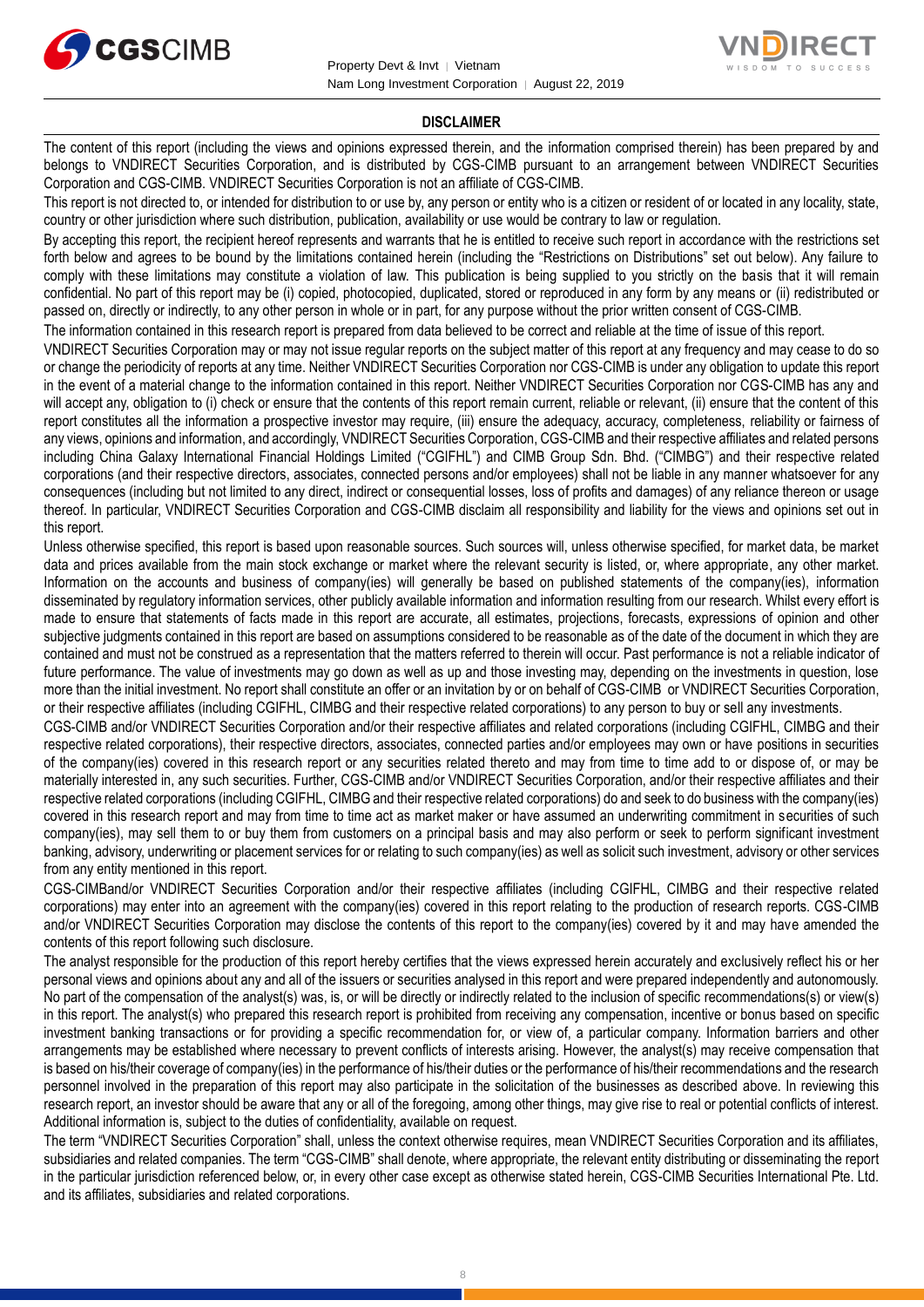



| <b>CGS-CIMB</b> |                                                                                   |                                                                 |
|-----------------|-----------------------------------------------------------------------------------|-----------------------------------------------------------------|
| Country         | <b>CGS-CIMB Entity</b>                                                            | <b>Regulated by</b>                                             |
| Hong Kong       | CGS-CIMB Securities (Hong Kong) Limited                                           | Securities and Futures Commission Hong Kong                     |
| India           | CGS-CIMB Securities (India) Private Limited                                       | Securities and Exchange Board of India (SEBI)                   |
| Indonesia       | PT CGS-CIMB Sekuritas Indonesia                                                   | Financial Services Authority of Indonesia                       |
| Malaysia        | CGS-CIMB Securities Sdn. Bhd. (formerly known<br>as Jupiter Securities Sdn. Bhd.) | Securities Commission Malaysia                                  |
| Singapore       | CGS-CIMB Research Pte. Ltd.                                                       | Monetary Authority of Singapore                                 |
| South Korea     | CGS-CIMB Securities (Hong Kong) Limited,<br>Korea Branch                          | Financial Services Commission and Financial Supervisory Service |
| Thailand        | CGS-CIMB Securities (Thailand) Co. Ltd.                                           | Securities and Exchange Commission Thailand                     |

| the contract of the contract of the contract of the contract of the contract of the contract of the contract of |  |
|-----------------------------------------------------------------------------------------------------------------|--|

(i) As of August 22, 2019 VNDIRECT Securities Corporation has a proprietary position in the securities (which may include but not limited to shares, warrants, call warrants and/or any other derivatives) in the following company or companies covered or recommended in this report: (a) -

(ii) As of August 22, 2019, the analyst(s) who prepared this report, and the associate(s), has / have an interest in the securities (which may include but not limited to shares, warrants, call warrants and/or any other derivatives) in the following company or companies covered or recommended in this report:

(a) -

This report does not purport to contain all the information that a prospective investor may require. CGS-CIMB, VNDIRECT Securities Corporation and their respective affiliates (including CGIFHL, CIMBG and their related corporations) do not make any guarantee, representation or warranty, express or implied, as to the adequacy, accuracy, completeness, reliability or fairness of any such information and opinion contained in this report. None of CGS-CIMB, VNDIRECT Securities Corporation and their respective affiliates and related persons (including CGIFHL, CIMBG and their related corporations) shall be liable in any manner whatsoever for any consequences (including but not limited to any direct, indirect or consequential losses, loss of profits and damages) of any reliance thereon or usage thereof.

This report is general in nature and has been prepared for information purposes only. It is intended for circulation amongst CGS-CIMB's and its affiliates' (including CGIFHL's, CIMBG's and their respective related corporations') clients generally and does not have regard to the specific investment objectives, financial situation and the particular needs of any specific person who may receive this report. The information and opinions in this report are not and should not be construed or considered as an offer, recommendation or solicitation to buy or sell the subject securities, related investments or other financial instruments or any derivative instrument, or any rights pertaining thereto.

Investors are advised to make their own independent evaluation of the information contained in this research report, consider their own individual investment objectives, financial situation and particular needs and consult their own professional and financial advisers as to the legal, business, financial, tax and other aspects before participating in any transaction in respect of the securities of company(ies) covered in this research report. The securities of such company(ies) may not be eligible for sale in all jurisdictions or to all categories of investors.

Restrictions on Distributions

**Australia:** Despite anything in this report to the contrary, this research is issued by VNDIRECT Securities Corporation and provided in Australia by CGS-CIMB Securities (Singapore) Pte. Ltd. and CGS-CIMB Securities (Hong Kong) Limited. This research is only available in Australia to persons who are "wholesale clients" (within the meaning of the Corporations Act 2001 (Cth) and is supplied solely for the use of such wholesale clients and shall not be distributed or passed on to any other person. You represent and warrant that if you are in Australia, you are a "wholesale client". This research is of a general nature only and has been prepared without taking into account the objectives, financial situation or needs of the individual recipient. CGS-CIMB Securities (Singapore) Pte. Ltd. and CGS-CIMB Securities (Hong Kong) Limited do not hold, and are not required to hold an Australian financial services license. CGS-CIMB Securities (Singapore) Pte. Ltd. and CGS-CIMB Securities (Hong Kong) Limited rely on "passporting" exemptions for entities appropriately licensed by the Monetary Authority of Singapore (under ASIC Class Order 03/1102) and the Securities and Futures Commission in Hong Kong (under ASIC Class Order 03/1103).

**Canada:** This research report has not been prepared in accordance with the disclosure requirements of Dealer Member Rule 3400 – Research Restrictions and Disclosure Requirements of the Investment Industry Regulatory Organization of Canada. For any research report distributed by CIBC, further disclosures related to CIBC conflicts of interest can be found at https://researchcentral.cibcwm.com.

**China:** For the purpose of this report, the People's Republic of China ("PRC") does not include the Hong Kong Special Administrative Region, the Macau Special Administrative Region or Taiwan. The distributor of this report has not been approved or licensed by the China Securities Regulatory Commission or any other relevant regulatory authority or governmental agency in the PRC. This report contains only marketing information. The distribution of this report is not an offer to buy or sell to any person within or outside PRC or a solicitation to any person within or outside of PRC to buy or sell any instruments described herein. This report is being issued outside the PRC to a limited number of institutional investors and may not be provided to any person other than the original recipient and may not be reproduced or used for any other purpose.

**France:** Only qualified investors within the meaning of French law shall have access to this report. This report shall not be considered as an offer to subscribe to, or used in connection with, any offer for subscription or sale or marketing or direct or indirect distribution of financial instruments and it is not intended as a solicitation for the purchase of any financial instrument.

**Germany:** This report is only directed at persons who are professional investors as defined in sec 31a(2) of the German Securities Trading Act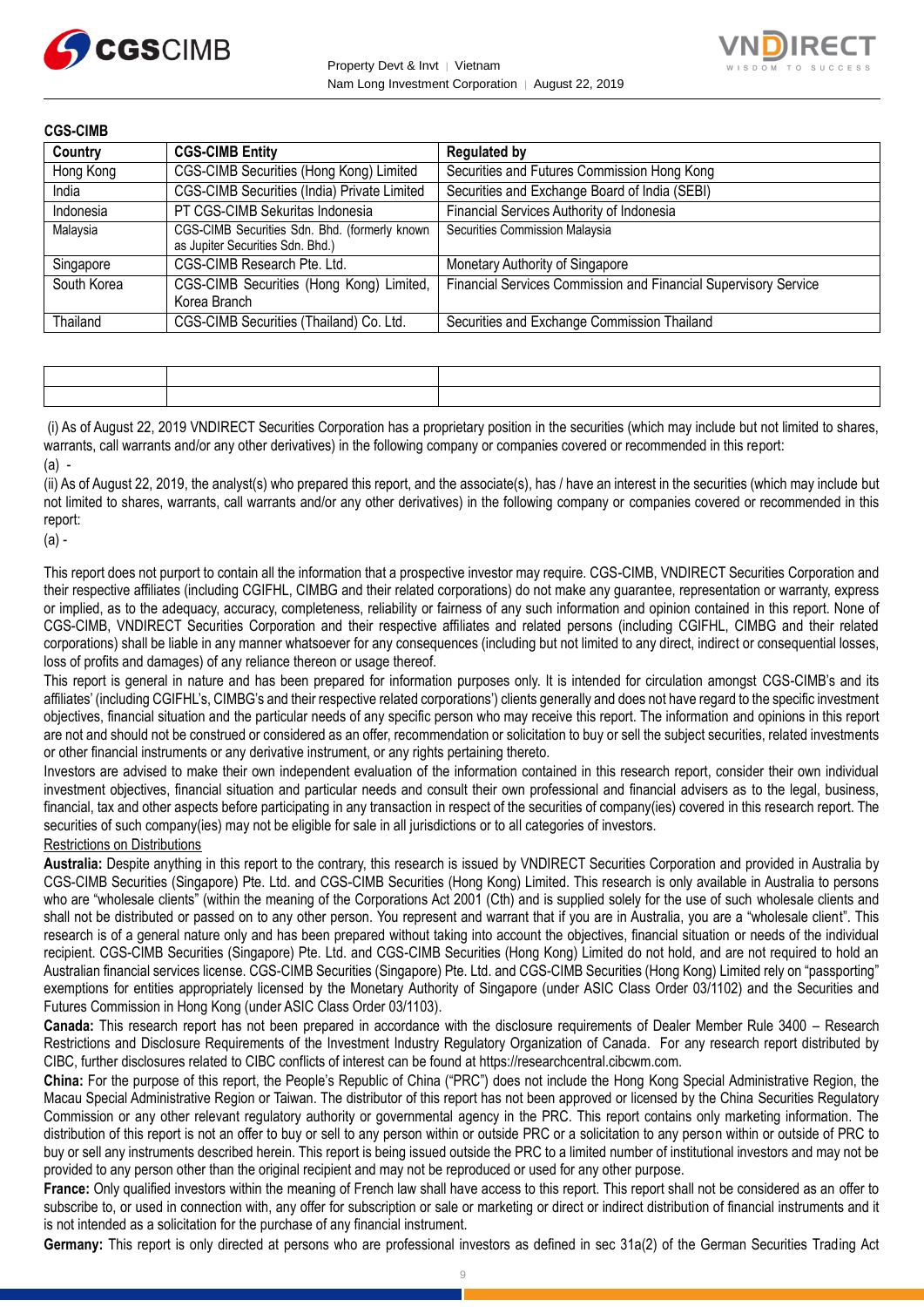



(WpHG). This publication constitutes research of a non-binding nature on the market situation and the investment instruments cited here at the time of the publication of the information.

The current prices/yields in this issue are based upon closing prices from Bloomberg as of the day preceding publication. Please note that neither the German Federal Financial Supervisory Agency (BaFin), nor any other supervisory authority exercises any control over the content of this report.

**Hong Kong:** This report is issued by VNDIRECT Securities Corporation and distributed in Hong Kong by CGS-CIMB Securities (Hong Kong) Limited ("CHK") which is licensed in Hong Kong by the Securities and Futures Commission for Type 1 (dealing in securities), Type 4 (advising on securities) and Type 6 (advising on corporate finance) activities. Any investors wishing to purchase or otherwise deal in the securities covered in this report should contact the Head of Sales at CGS-CIMB Securities (Hong Kong) Limited. The views and opinions in this research report are of VNDIRECT Securities Corporation as of the date hereof and are subject to change. If the Financial Services and Markets Act of the United Kingdom or the rules of the Financial Conduct Authority apply to a recipient, our obligations owed to such recipient therein are unaffected. CHK has no obligation to update the opinion or the information in this research report.

CHK does not make a market on other securities mentioned in the report.

#### **India:**

This report is issued by VNDIRECT Securities Corporation and distributed in India by CGS-CIMB Securities (India) Private Limited ("CGS-CIMB India"). CGS-CIMB India is a subsidiary of CGS-CIMB Securities International Pte. Ltd. which in turn is a 50:50 joint venture company of CGIFHL and CIMBG. The details of the members of the group of companies of CGS-CIMB can be found at www.cgs-cimb.com, CGIFHL at www.chinastock.com.hk/en/ACG/ContactUs/index.aspx and CIMBG at www.cimb.com/en/who-we-are.html. CGS-CIMB India is registered with the National Stock Exchange of India Limited and BSE Limited as a trading and clearing member (Merchant Banking Number: INM000012037) under the Securities and Exchange Board of India (Stock Brokers and Sub-Brokers) Regulations, 1992. In accordance with the provisions of Regulation 4(g) of the Securities and Exchange Board of India (Investment Advisers) Regulations, 2013, CGS-CIMB India is not required to seek registration with the Securities and Exchange Board of India ("SEBI") as an Investment Adviser. CGS-CIMB India is registered with SEBI (SEBI Registration Number: INZ000157134) as a Research Analyst (INH000000669) pursuant to the SEBI (Research Analysts) Regulations, 2014 ("Regulations").

This report does not take into account the particular investment objectives, financial situations, or needs of the recipients. It is not intended for and does not deal with prohibitions on investment due to law/jurisdiction issues etc. which may exist for certain persons/entities. Recipients should rely on their own investigations and take their own professional advice before investment.

The report is not a "prospectus" as defined under Indian Law, including the Companies Act, 2013, and is not, and shall not be, approved by, or filed or registered with, any Indian regulator, including any Registrar of Companies in India, SEBI, any Indian stock exchange, or the Reserve Bank of India. No offer, or invitation to offer, or solicitation of subscription with respect to any such securities listed or proposed to be listed in India is being made, or intended to be made, to the public, or to any member or section of the public in India, through or pursuant to this report.

The research analysts, strategists or economists principally responsible for the preparation of this research report are segregated from the other activities of CGS-CIMB India and they have received compensation based upon various factors, including quality, accuracy and value of research, firm profitability or revenues, client feedback and competitive factors. Research analysts', strategists' or economists' compensation is not linked to investment banking or capital markets transactions performed or proposed to be performed by CGS-CIMB India or its affiliates.

CGS-CIMB India does not have actual / beneficial ownership of 1% or more securities of the subject company in this research report, at the end of the month immediately preceding the date of publication of this research report. However, since affiliates of CGS-CIMB India are engaged in the financial services business, they might have in their normal course of business financial interests or actual / beneficial ownership of one per cent or more in various companies including the subject company in this research report.

CGS-CIMB India or its associates, may: (a) from time to time, have long or short position in, and buy or sell the securities of the subject company in this research report; or (b) be engaged in any other transaction involving such securities and earn brokerage or other compensation or act as a market maker in the financial instruments of the subject company in this research report or act as an advisor or lender/borrower to such company or may have any other potential conflict of interests with respect to any recommendation and other related information and opinions.

CGS-CIMB India, its associates and the analyst engaged in preparation of this research report have not received any compensation for investment banking, merchant banking or brokerage services from the subject company mentioned in the research report in the past 12 months.

CGS-CIMB India, its associates and the analyst engaged in preparation of this research report have not managed or co-managed public offering of securities for the subject company mentioned in the research report in the past 12 months. The analyst from CGS-CIMB India engaged in preparation of this research report or his/her relative (a) do not have any financial interests in the subject company mentioned in this research report; (b) do not own 1% or more of the equity securities of the subject company mentioned in the research report as of the last day of the month preceding the publication of the research report; (c) do not have any material conflict of interest at the time of publication of the research report.

**Indonesia:** This report is issued by VNDIRECT Securities Corporation and distributed by PT CGS-CIMB Sekuritas Indonesia ("CGS-CIMB Indonesia"). The views and opinions in this research report are not our own but of VNDIRECT Securities Corporation as of the date hereof and are subject to change. CGS-CIMB Indonesia has no obligation to update the opinion or the information in this research report. This report is for private circulation only to clients of CGS-CIMB Indonesia. Neither this report nor any copy hereof may be distributed in Indonesia or to any Indonesian citizens wherever they are domiciled or to Indonesian residents except in compliance with applicable Indonesian capital market laws and regulations.

This research report is not an offer of securities in Indonesia. The securities referred to in this research report have not been registered with the Financial Services Authority (Otoritas Jasa Keuangan) pursuant to relevant capital market laws and regulations, and may not be offered or sold within the territory of the Republic of Indonesia or to Indonesian citizens through a public offering or in circumstances which constitute an offer within the meaning of the Indonesian capital market law and regulations.

**Ireland:** CGS-CIMB is not an investment firm authorised in the Republic of Ireland and no part of this document should be construed as CGS-CIMB acting as, or otherwise claiming or representing to be, an investment firm authorised in the Republic of Ireland.

**Malaysia:** This report is issued by VNDIRECT Securities Corporation and distributed in Malaysia by CGS-CIMB Securities Sdn. Bhd. (formerly known as Jupiter Securities Sdn. Bhd.) ("CGS-CIMB Malaysia") solely for the benefit of and for the exclusive use of our clients. Recipients of this report are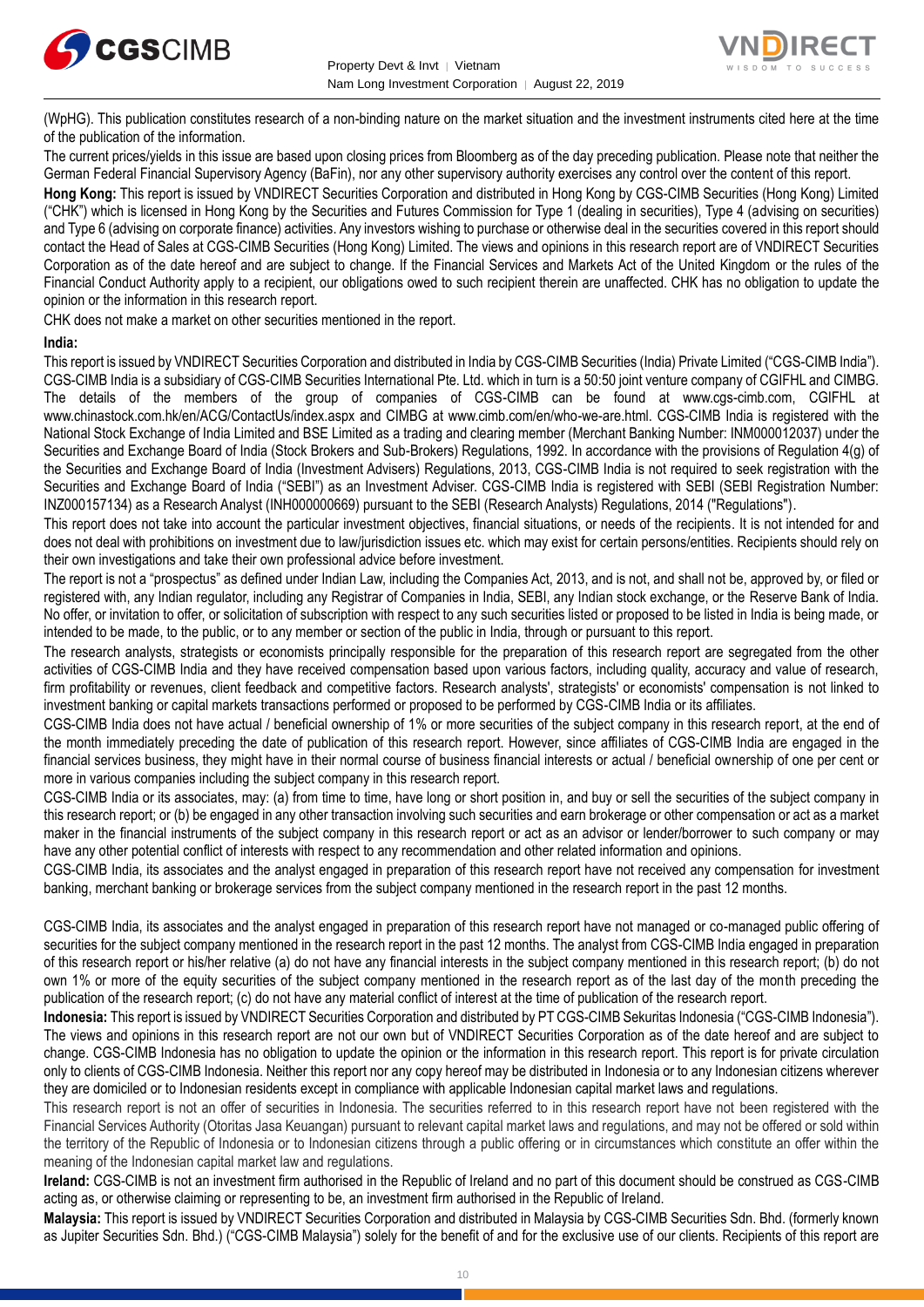



to contact CGS-CIMB Malaysia, at 29th Floor Menara CIMB No. 1 Jalan Stesen Sentral 2, Kuala Lumpur Sentral 50470 Kuala Lumpur, Malaysia, in respect of any matters arising from or in connection with this report. CGS-CIMB Malaysia has no obligation to update, revise or reaffirm the opinion or the information in this research report after the date of this report.

**New Zealand:** In New Zealand, this report is for distribution only to persons who are wholesale clients pursuant to section 5C of the Financial Advisers Act 2008.

**Singapore:** This report is issued by VNDIRECT Securities Corporation and distributed by CGS-CIMB Research Pte Ltd ("CGS-CIMBR"). CGS-CIMBR is a financial adviser licensed under the Financial Advisers Act, Cap 110 ("FAA") for advising on investment products, by issuing or promulgating research analyses or research reports, whether in electronic, print or other form. Accordingly CGS-CIMBR is a subject to the applicable rules under the FAA unless it is able to avail itself to any prescribed exemptions.

Recipients of this report are to contact CGS-CIMB Research Pte Ltd, 50 Raffles Place, #16-02 Singapore Land Tower, Singapore in respect of any matters arising from, or in connection with this report. CGS-CIMBR has no obligation to update the opinion or the information in this research report. This publication is strictly confidential and is for private circulation only. If you have not been sent this report by CGS-CIMBR directly, you may not rely, use or disclose to anyone else this report or its contents.

If the recipient of this research report is not an accredited investor, expert investor or institutional investor, CGS-CIMBR accepts legal responsibility for the contents of the report without any disclaimer limiting or otherwise curtailing such legal responsibility. If the recipient is an accredited investor, expert investor or institutional investor, the recipient is deemed to acknowledge that CGS-CIMBR is exempt from certain requirements under the FAA and its attendant regulations, and as such, is exempt from complying with the following :

(a) Section 25 of the FAA (obligation to disclose product information);

(b) Section 27 (duty not to make recommendation with respect to any investment product without having a reasonable basis where you may be reasonably expected to rely on the recommendation) of the FAA;

(c) MAS Notice on Information to Clients and Product Information Disclosure [Notice No. FAA-N03];

(d) MAS Notice on Recommendation on Investment Products [Notice No. FAA-N16];

(e) Section 36 (obligation on disclosure of interest in securities), and

(f) any other laws, regulations, notices, directive, guidelines, circulars and practice notes which are relates to the above, to the extent permitted by applicable laws, as may be amended from time to time, and any other laws, regulations, notices, directive, guidelines, circulars, and practice notes as we may notify you from time to time. In addition, the recipient who is an accredited investor, expert investor or institutional investor acknowledges that a CGS-CIMBR is exempt from Section 27 of the FAA, the recipient will also not be able to file a civil claim against CGS-CIMBR for any loss or damage arising from the recipient's reliance on any recommendation made by CGS-CIMBR which would otherwise be a right that is available to the recipient under Section 27 of the FAA, the recipient will also not be able to file a civil claim against CGS-CIMBR for any loss or damage arising from the recipient's reliance on any recommendation made by CGS-CIMBR which would otherwise be a right that is available to the recipient under Section 27 of the FAA.

CGS-CIMBR, its affiliates and related corporations, their directors, associates, connected parties and/or employees may own or have positions in securities of the company(ies) covered in this research report or any securities related thereto and may from time to time add to or dispose of, or may be materially interested in, any such securities. Further, CGS-CIMBR, its affiliates and its related corporations do and seek to do business with the company(ies) covered in this research report and may from time to time act as market maker or have assumed an underwriting commitment in securities of such company(ies), may sell them to or buy them from customers on a principal basis and may also perform or seek to perform significant investment banking, advisory, underwriting or placement services for or relating to such company(ies) as well as solicit such investment, advisory or other services from any entity mentioned in this report.

As of August 22, 2019,, CGS-CIMBR does not have a proprietary position in the recommended securities in this report.

CGS-CIMBR does not make a market on the securities mentioned in the report.

**South Korea:** This report is issued by VNDIRECT Securities Corporation and distributed in South Korea by CGS-CIMB Securities (Hong Kong) Limited, Korea Branch ("CGS-CIMB Korea") which is licensed as a cash equity broker, and regulated by the Financial Services Commission and Financial Supervisory Service of Korea. In South Korea, this report is for distribution only to professional investors under Article 9(5) of the Financial Investment Services and Capital Market Act of Korea ("FSCMA").

**Spain:** This document is a research report and it is addressed to institutional investors only. The research report is of a general nature and not personalised and does not constitute investment advice so, as the case may be, the recipient must seek proper advice before adopting any investment decision. This document does not constitute a public offering of securities.

CGS-CIMB is not registered with the Spanish Comision Nacional del Mercado de Valores to provide investment services.

**Sweden:** This report contains only marketing information and has not been approved by the Swedish Financial Supervisory Authority. The distribution of this report is not an offer to sell to any person in Sweden or a solicitation to any person in Sweden to buy any instruments described herein and may not be forwarded to the public in Sweden.

**Switzerland:** This report has not been prepared in accordance with the recognized self-regulatory minimal standards for research reports of banks issued by the Swiss Bankers' Association (Directives on the Independence of Financial Research).

**Thailand:** This report is issued by VNDIRECT Securities Corporation and distributed by CGS-CIMB Securities (Thailand) Co. Ltd. ("CGS-CIMB Thailand") based upon sources believed to be reliable (but their accuracy, completeness or correctness is not guaranteed). The statements or expressions of opinion herein were arrived at after due and careful consideration for use as information for investment. Such opinions are subject to change without notice and CGS-CIMB Thailand has no obligation to update the opinion or the information in this research report.

CGS-CIMB Thailand may act or acts as Market Maker, and issuer and offerer of Derivative Warrants and Structured Note which may have the following securities as its underlying securities. Investors should carefully read and study the details of the derivative warrants in the prospectus before making investment decisions.

AAV, ADVANC, AMATA, ANAN, AOT, AP, BA, BANPU, BBL, BCH, BCP, BCPG, BDMS, BEAUTY, BEC, BEM, BJC, BH, BIG, BLA, BLAND, BPP, BTS, CBG, CENTEL, CHG, CK, CKP, COM7, CPALL, CPF, CPN, DELTA, DTAC, EA, EGCO, EPG, GFPT, GLOBAL, GLOW, GPSC, GUNKUL, HMPRO,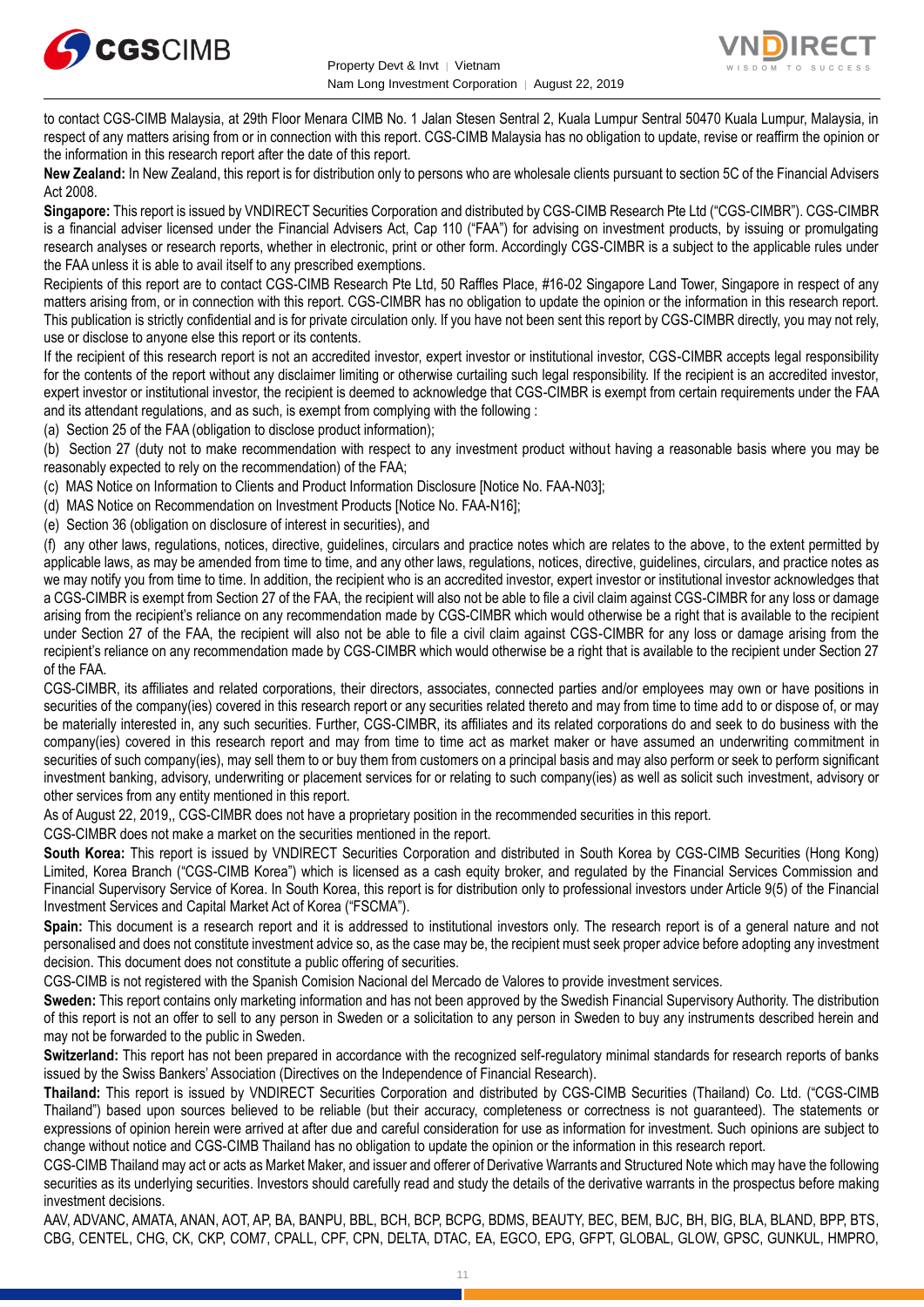



INTUCH, IRPC, ITD, IVL, KBANK, KCE, KKP, KTB, KTC, LH, LHBANK, LPN, MAJOR, MALEE, MEGA, MINT, MONO, MTLS, PLANB, PSH, PTL, PTG, PTT, PTTEP, PTTGC, QH, RATCH, ROBINS, S, SAWAD, SCB, SCC, SCCC, SIRI, SPALI, SPRC, STEC, STPI, SUPER, TASCO, TCAP, THAI, THANI, THCOM, TISCO, TKN, TMB, TOP, TPIPL, TRUE, TTA, TU, TVO, UNIQ, VGI, WHA, WORK.

#### **Corporate Governance Report:**

The disclosure of the survey result of the Thai Institute of Directors Association ("IOD") regarding corporate governance is made pursuant to the policy of the Office of the Securities and Exchange Commission. The survey of the IOD is based on the information of a company listed on the Stock Exchange of Thailand and the Market for Alternative Investment disclosed to the public and able to be accessed by a general public investor. The result, therefore, is from the perspective of a third party. It is not an evaluation of operation and is not based on inside information.

The survey result is as of the date appearing in the Corporate Governance Report of Thai Listed Companies. As a result, the survey result may be changed after that date. CGS-CIMB Thailand does not confirm nor certify the accuracy of such survey result.

| Saara.<br>Range:<br>ocort   | 100<br>۵O<br>JU              | 80<br>or<br>$\overline{\phantom{a}}$ | $\overline{\phantom{a}}$<br>$\overline{\phantom{a}}$<br>$\cdot$ | $\sim$ $\sim$<br>. U or<br><b>Below</b> | Result<br>$\sim$<br>N <sub>IC</sub><br>,,,<br>oи<br>,,,<br>າບ |
|-----------------------------|------------------------------|--------------------------------------|-----------------------------------------------------------------|-----------------------------------------|---------------------------------------------------------------|
| <b>Descript</b><br>ription: | .voollon<br>:xuellei II<br>. | Ver<br>000خ<br>rv<br>, vi            | Good                                                            | N/A                                     |                                                               |

**United Arab Emirates:** The distributor of this report has not been approved or licensed by the UAE Central Bank or any other relevant licensing authorities or governmental agencies in the United Arab Emirates. This report is strictly private and confidential and has not been reviewed by, deposited or registered with UAE Central Bank or any other licensing authority or governmental agencies in the United Arab Emirates. This report is being issued outside the United Arab Emirates to a limited number of institutional investors and must not be provided to any person other than the original recipient and may not be reproduced or used for any other purpose. Further, the information contained in this report is not intended to lead to the sale of investments under any subscription agreement or the conclusion of any other contract of whatsoever nature within the territory of the United Arab Emirates.

**United Kingdom and European Economic Area (EEA):** In the United Kingdom and European Economic Area, this material is issued by VNDIRECT Securities Corporation and is being distributed by CGS-CIMB Securities (UK) Limited ("CGS-CIMB UK"). CGS-CIMB UK is authorized and regulated by the Financial Conduct Authority and its registered office is at 27 Knightsbridge, London, SW1X7YB. The material distributed by CGS-CIMB UK has been prepared in accordance with CGS-CIMB's policies for managing conflicts of interest arising as a result of publication and distribution of this material. This material is for distribution only to, and is solely directed at, selected persons on the basis that those persons: (a) are eligible counterparties and professional clients of CGS-CIMB UK; (b) have professional experience in matters relating to investments falling within Article 19(5) of the Financial Services and Markets Act 2000 (Financial Promotion) Order 2005 (as amended, the "Order"), (c) fall within Article 49(2)(a) to (d) ("high net worth companies, unincorporated associations etc") of the Order; (d) are outside the United Kingdom subject to relevant regulation in each jurisdiction, material(all such persons together being referred to as "relevant persons"). This material is directed only at relevant persons and must not be acted on or relied on by persons who are not relevant persons. Any investment or investment activity to which this material relates is available only to relevant persons and will be engaged in only with relevant persons.

Where this material is labelled as non-independent, it does not provide an impartial or objective assessment of the subject matter and does not constitute independent "research" (cannot remove research from here under the applicable rules of the Financial Conduct Authority in the UK. Consequently, any such non-independent material will not have been prepared in accordance with legal requirements designed to promote the independence of research (cannot remove research from here) and will not subject to any prohibition on dealing ahead of the dissemination of research. Any such non-independent material must be considered as a marketing communication.

**United States:** This research report is issued by VNDIRECT Securities Corporation and distributed in the United States of America by CGS-CIMB Securities (USA) Inc, a U.S. registered broker-dealer and a related company of CGS-CIMB Securities Sdn. Bhd. (formerly known as Jupiter Securities Sdn. Bhd.), CGS-CIMB Research Pte Ltd, PT CGS-CIMB Sekuritas Indonesia, CGS-CIMB Securities (Thailand) Co. Ltd, CGS-CIMB Securities (Hong Kong) Limited and CGS-CIMB Securities (India) Private Limited, and is distributed solely to persons who qualify as "U.S. Institutional Investors" as defined in Rule 15a-6 under the Securities and Exchange Act of 1934. This communication is only for Institutional Investors whose ordinary business activities involve investing in shares, bonds, and associated securities and/or derivative securities and who have professional experience in such investments. Any person who is not a U.S. Institutional Investor or Major Institutional Investor must not rely on this communication. The delivery of this research report to any person in the United States of America is not a recommendation to effect any transactions in the securities discussed herein, or an endorsement of any opinion expressed herein. CGS-CIMB Securities (USA) Inc, is a FINRA/SIPC member and takes responsibility for the content of this report. For further information or to place an order in any of the above-mentioned securities please contact a registered representative of CGS-CIMB Securities (USA) Inc.

CGS-CIMB Securities (USA) Inc. does not make a market on other securities mentioned in the report.

CGS-CIMB Securities (USA) Inc. has not managed or co-managed a public offering of any of the securities mentioned in the past 12 months.

CGS-CIMB Securities (USA) Inc. has not received compensation for investment banking services from any of the company mentioned in the past 12 months.

CGS-CIMB Securities (USA) Inc. neither expects to receive nor intends to seek compensation for investment banking services from any of the company mentioned within the next 3 months.

**Other jurisdictions:** In any other jurisdictions, except if otherwise restricted by laws or regulations, this report is only for distribution to professional, institutional or sophisticated investors as defined in the laws and regulations of such jurisdictions. entioned within the next 3 months.<br> **ther jurisdictions:** In any other jurisdictions, except if otherwise restricted by lastitutional or sophisticated investors as defined in the laws and regulations of st<br>
Distribution of

| institutional or sophisticated investors as defined in the laws and regulations of such jurisdictions. |                                |  |  |  |
|--------------------------------------------------------------------------------------------------------|--------------------------------|--|--|--|
| Distribution of stock ratings and investment banking clients for quarter ended on 30 June 2019         |                                |  |  |  |
| 791 companies under coverage for quarter ended on 30 June 2019                                         |                                |  |  |  |
| Rating Distribution (%)                                                                                | Investment Banking clients (%) |  |  |  |
| 57.9%                                                                                                  | 4.2%                           |  |  |  |
| 26.5%                                                                                                  | .8%                            |  |  |  |
| 15.5%                                                                                                  | 0.4%                           |  |  |  |
|                                                                                                        |                                |  |  |  |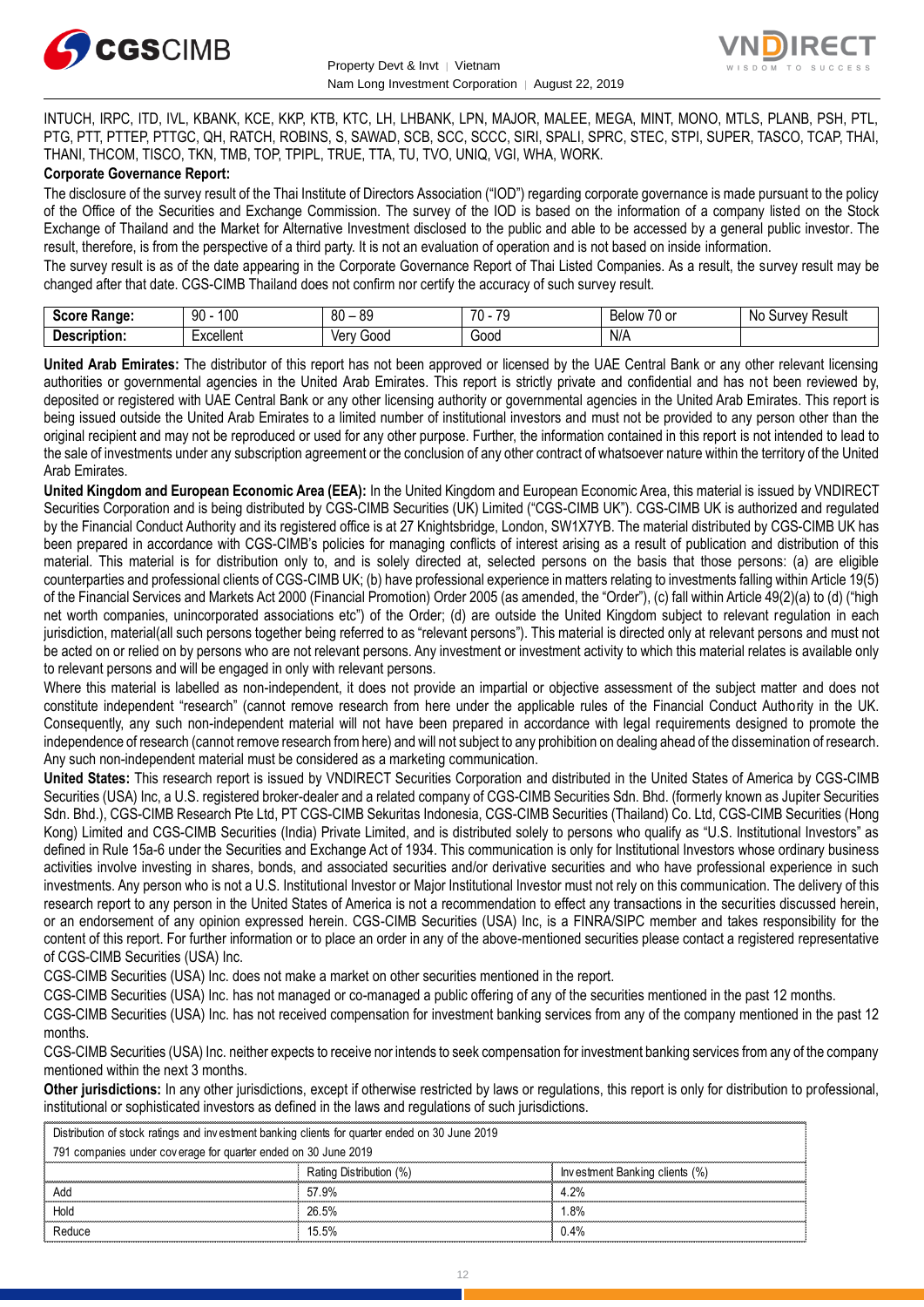



#### **Spitzer Chart for stock being researched ( 2 year data )**

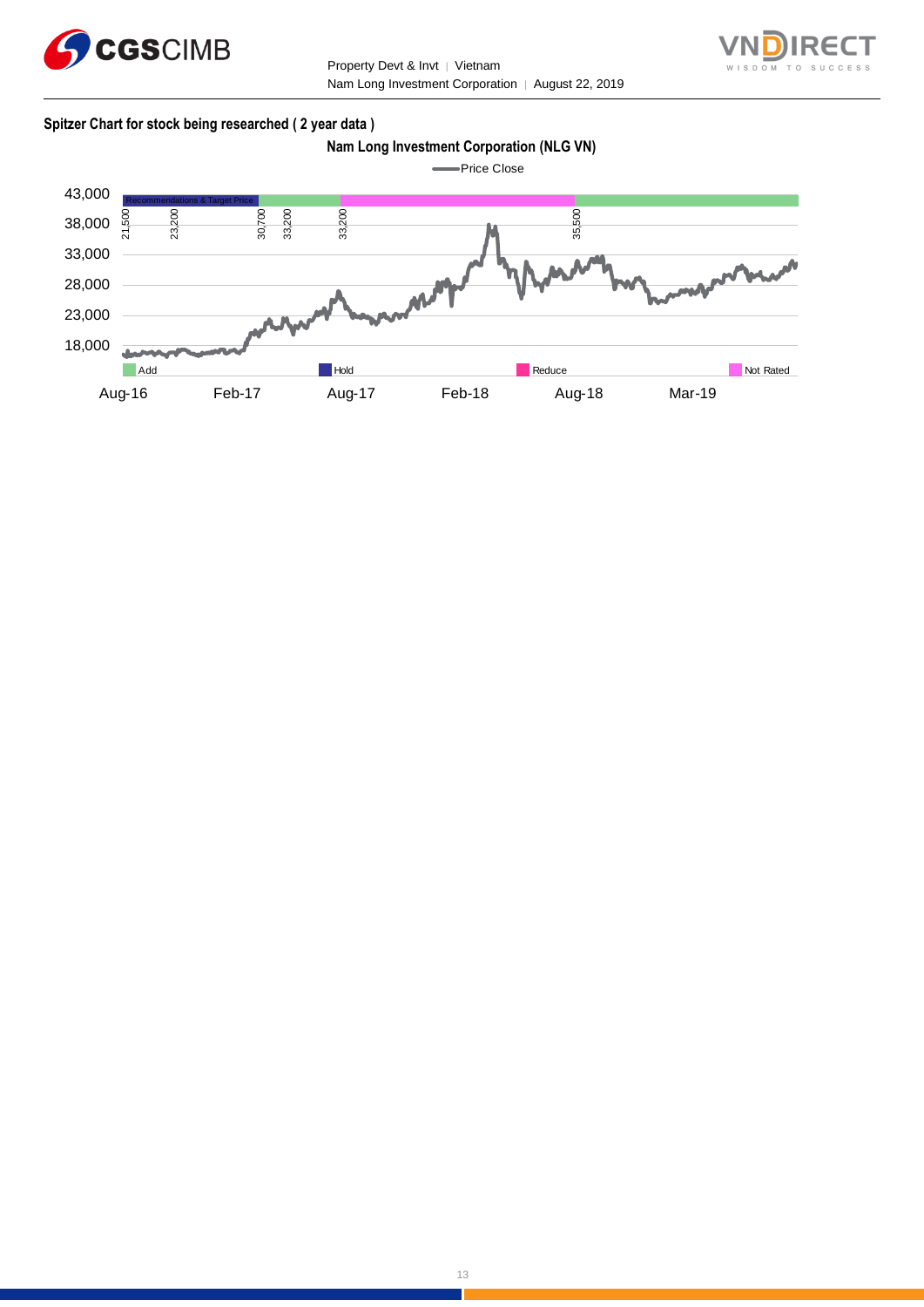



#### **Corporate Governance Report of Thai Listed Companies (CGR). CG Rating by the Thai Institute of Directors Association (Thai IOD) in 2018, Anti-Corruption 2018**

**ADVANC** – Excellent, Certified, **AEONTS** – Good, n/a, **AH** – Very Good, n/a, **AMATA** – Excellent, Declared, **ANAN** – Excellent, Declared, **AOT** – Excellent, Declared, **AP** – Excellent, Certified, **ASP** – Very Good, Certified, **BANPU** – Excellent, Certified, **BAY** – Excellent, Certified, **BBL** – Very Good, Certified, **BCH** – Good, Certified, **BCP** - Excellent, Certified, **BCPG** – Excellent, Certified, **BEM** – Very Good, n/a, **BDMS** – Very Good, n/a, **BEAUTY** – Good, n/a, **BEC** – Very Good, n/a, , **BGRIM** – Very Good, Declared, **BH** - Good, n/a, **BJC** – Very Good, Declared, **BJCHI** – Very Good, Certified, **BLA** – Very Good, Certified, **BPP** – Very Good, Declared, **BR** - Good, Declared, **BTS** - Excellent, Certified, **CBG** – Very Good, n/a, **CCET** – Good, n/a, **CENTEL** – Very Good, Certified, **CHG** – Very Good, Declared, **CK** – Excellent, n/a, **COL** – Excellent, Declared, **CPALL** – Very Good, Certified, **CPF** – Excellent, Certified, **CPN** - Excellent, Certified, **DELTA** - Excellent, n/a, **DEMCO** – Excellent, Certified, **DDD** – Very Good, Declared, **DIF** – not available, n/a, **DREIT** – not available, n/a, **DTAC** – Excellent, Certified, **EA** – Excellent, n/a, **ECL** – Very Good, Certified, **EGCO** - Excellent, Certified, **EPG** – Very Good, n/a, **ERW** – Very Good, n/a, **GFPT** - Excellent, Certified, **GGC** – Excellent, Certified, **GLOBAL** – Very Good, n/a, **GLOW** – Very Good, Certified, **GPSC** – Excellent, Certified, **GULF** – Very Good, n/a, **GUNKUL** – Excellent, Certified, **HANA** - Excellent, Certified, **HMPRO** - Excellent, Certified, **HREIT** - Excellent, Certified **ICHI** – Excellent, Declared, **HUMAN** – not available, n/a, **III** – Good, n/a, **INTUCH** - Excellent, Certified, **IRPC** – Excellent, Certified, **ITD**\* – Very Good, n/a, **IVL** - Excellent, Certified, **JASIF** – not available, n/a, **JWD** – Very Good, n/a, **KBANK** - Excellent, Certified, **KCE** - Excellent, Certified, **KKP** – Excellent, Certified, **KSL** – Excellent, Certified, **KTB** - Excellent, Certified, **KTC** – Excellent, Certified, **LH** - Very Good, n/a, **LPN** – Excellent, Certified, **M** – Very Good, Certified, **MACO** – Very Good, n/a, **MAJOR** – Very Good, n/a, **MAKRO** – Excellent, Declared, **MALEE** – Very Good, Certified, **MC** – Very Good, Certified, **MCOT** – Excellent, Certified, **MEGA** – Very Good, n/a, **MINT** - Excellent, Certified, **MTC** – Excellent, Declared, **NETBAY** – Good, n/a, **OSP** – not available, n/a,**PLANB** – Excellent, Declared, **PLAT** – Very Good, Certified, **PR9** – not available, n/a, **PSH** – Excellent, Certified, **PSTC** – Good, Certified, **PTT** - Excellent, Certified, **PTTEP** - Excellent, Certified, **PTTGC** - Excellent, Certified, **QH** – Excellent, Certified, **RATCH** – Excellent, Certified, **ROBINS** – Excellent, Certified, **RS** – Very Good, n/a, **RSP** – not available, n/a, **S** – Very Good, n/a, **SAMART** - Excellent, n/a, **SAPPE** – Very Good, Declared, **SAT** – Excellent, Certified, **SAWAD** – Very Good, n/a, **SC** – Excellent, Declared, **SCB** - Excellent, Certified, **SCC** – Excellent, Certified, **SCN** – Very Good, Certified, **SF** – Good, n/a, **SIRI** – Very Good, Certified, **SPA** - Good, n/a, **SPALI** - Excellent, n/a, **SPRC** – Excellent, Certified, **STA** – Very Good, Certified, **STEC** – Excellent, n/a, **SVI** – Excellent, Certified, **SYNEX** – Very Good, Declared, **TASCO** – Excellent, Certified, **TCAP** – Excellent, Certified, **THANI** – Excellent, Certified, **TIPCO** – Very Good, Certified, **TISCO** - Excellent, Certified, **TKN** – Very Good, Declared, **TMB** - Excellent, Certified, **TNR** – Very Good, Declared, **TOP** - Excellent, Certified, **TPCH** – Good, n/a, **TPIPP** – Good, n/a, **TRUE** – Excellent, Certified, **TU** – Excellent, Certified, **TVO** – Very Good, Declared, **UNIQ** – Good, n/a, **VGI** – Excellent, Certified, **WHA** – Excellent, Certified, **WHART** – not available, n/a, **WICE** – Very Good, Certified, **WORK** – Good, n/a.

**Companies participating in Thailand's Private Sector Collective Action Coalition Against Corruption programme (Thai CAC) under Thai Institute of Directors (as of August 31, 2018) are categorized into:**

- Companies that have declared their intention to join CAC, and

- Companies certified by CAC

\* The company, its director or management had been reportedly accused for breaching proper corporate governance such as violation of the SEC's regulations or charged with corruption.

#### **RECOMMENDATION FRAMEWORK**

| INLUUININLINDAITUIN LINAINLINUINN |                                                                                                                                                                                                                                                                   |
|-----------------------------------|-------------------------------------------------------------------------------------------------------------------------------------------------------------------------------------------------------------------------------------------------------------------|
| <b>Stock Ratings</b>              | Definition:                                                                                                                                                                                                                                                       |
| Add                               | The stock's total return is expected to reach 15% or higher over the next 12 months.                                                                                                                                                                              |
| Hold                              | The stock's total return is expected to be between negative 10% and positive 15% over the next 12 months.                                                                                                                                                         |
| Reduce                            | The stock's total return is expected to fall below negative 10% over the next 12 months.                                                                                                                                                                          |
|                                   | The total expected return of a stock is defined as the sum of the:(i) percentage difference between the target price and the current price and (ii)<br>the forward net dividend yields of the stock. Stock price targets have an investment horizon of 12 months. |
| <b>Sector Ratings</b>             | Definition:                                                                                                                                                                                                                                                       |
| Overweight                        | An Overweight rating means stocks in the sector have, on a market cap-weighted basis, a positive absolute<br>recommendation.                                                                                                                                      |
| Neutral                           | A Neutral rating means stocks in the sector have, on a market cap-weighted basis, a neutral absolute recommendation.                                                                                                                                              |
| Underweight                       | An Underweight rating means stocks in the sector have, on a market cap-weighted basis, a negative absolute<br>recommendation.                                                                                                                                     |
| <b>Country Ratings</b>            | Definition:                                                                                                                                                                                                                                                       |
| Overweight                        | An Overweight rating means investors should be positioned with an above-market weight in this country relative to<br>benchmark.                                                                                                                                   |
| Neutral                           | A Neutral rating means investors should be positioned with a neutral weight in this country relative to benchmark.                                                                                                                                                |
| Underweight                       | An Underweight rating means investors should be positioned with a below-market weight in this country relative to<br>benchmark.                                                                                                                                   |

**Hien Tran Khanh – Deputy Head of Research** Email: [hien.trankhanh@vndirect.com.vn](mailto:hien.trankhanh@vndirect.com.vn)